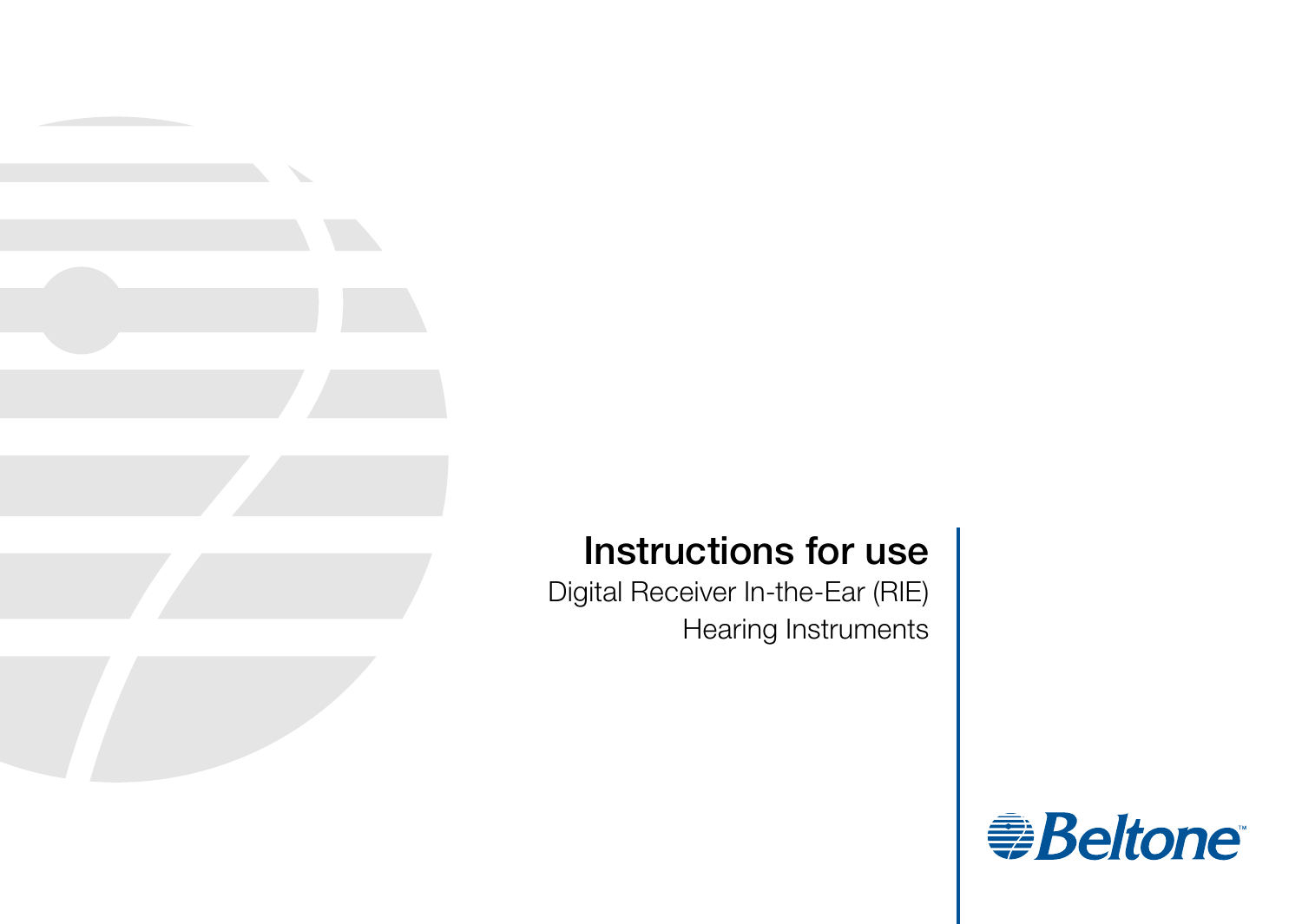FCC ID: X26BRIE, IC: 6941C-BRIE, Type Designation: BRIE FCC ID: X26VE312, IC: 6941C-VE312, Type Designation: VE312

This device operates in the frequency range of 2.4 GHz - 2.48 GHz. This device includes an RF transmitter that operates in the range of 2.4 GHz - 2.48 GHz.

#### Statement:

This device complies with Part 15 of the FCC rules and ICES-003 of the IC rules.

Operation is subject to the following two conditions: (1) this device may not cause harmful interference, and (2) this device must accept any interference received, including interference that may cause undesired operation.

Note: This equipment has been tested and found to comply with the limits for a Class B digital device, pursuant to part 15 of the FCC Rules and ICES-003 of the IC rules. These limits are designed to provide reasonable protection against harmful interference in a residential installation. This equipment generates, uses and can radiate radio frequency energy and, if not installed and used in accordance with the instructions, may cause harmful interference to radio communications. However, there is no guarantee that interference will not occur in a particular installation. If this equipment does cause harmful interference to radio or television reception, which can be determined by turning the equipment off and on, the user is encouraged to try to correct the interference by one or more of the following measures:

- Reorient or relocate the receiving antenna.
- Increase the separation between the equipment and receiver.
- Connect the equipment into an outlet on a circuit different from the one in which the receiver is connected.
- Consult the dealer or an experienced radio/TV technician for help.

Changes or modifications can void the user´s authority to operate the equipment

#### Intended use:

Generic air-conduction hearing instruments are wearable sound-amplifying devices intended to compensate for impaired hearing. The fundamental operating principle of hearing instruments is to receive, amplify, and transfer sound to the ear drum of a hearing impaired person.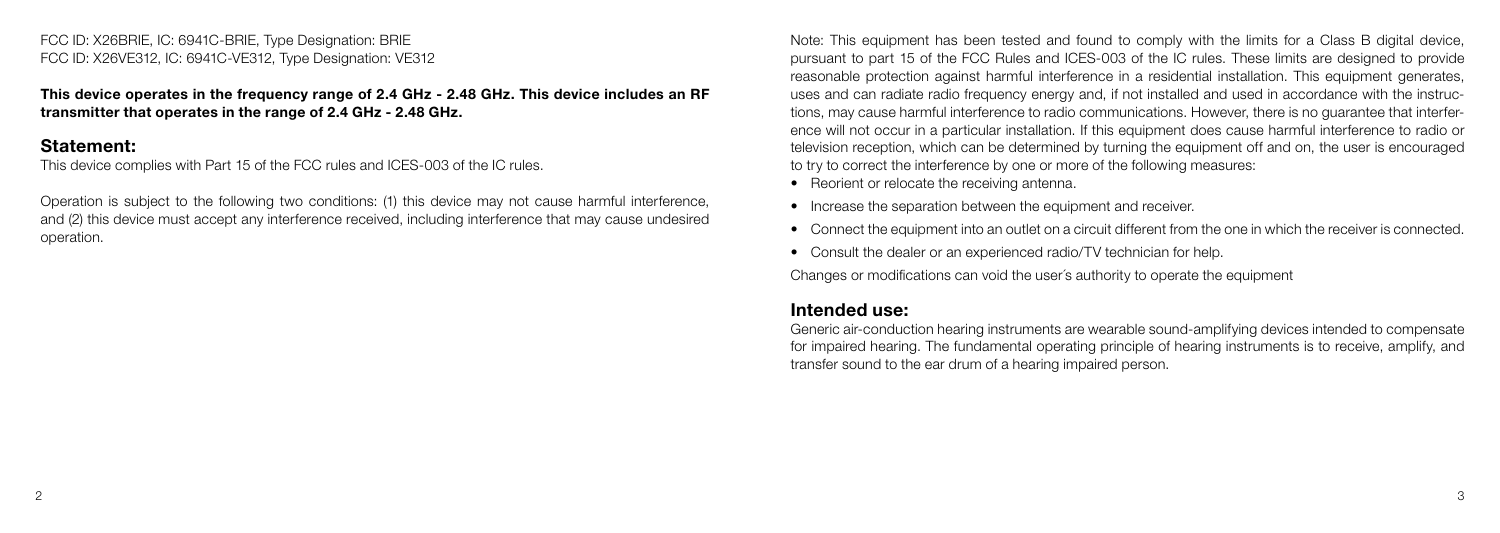#### Specification of restrictions:

The products are in compliance with the following regulatory requirements:

- In EU: the device conforms to the Essential Requirements according to Annex I of Council Directive 93/42/EEC for medical devices (MDD) and essential requirements and other relevant provisions of Directive 1999/5/EC (R&TTE).
- The declaration of conformity may be consulted at www.beltone-hearing.com
- In US: FCC CFR 47 Part 15, subpart C.
- Other identified applicable international regulatory requirements in countries outside EU and US. Please refer to local country requirements for these areas.
- In Canada: these hearing instruments are certified under the rules of IC.
- Japanese Radio Law and Japanese Telecommunications Business Law Compliance. This device is granted pursuant to the Japanese Radio Law (電波法) and the Japanese Telecommunications Business Law (電気通信事業法) This device should not be modified (otherwise the granted designation number will become invalid)
- Patents

US 7,593,537 US 8,00,849

Digital Receiver In-the-Ear (RIE) wireless hearing Instruments models (type BRIE) are available in the following variants: LND1764-DRW, LND964-DRW, LND664-DRW

Digital Receiver In-the-Ear (RIE) wireless hearing instrument models (type VE312) are available in the following variants: LND1763-DRW, LND963-DRW, LND663-DRW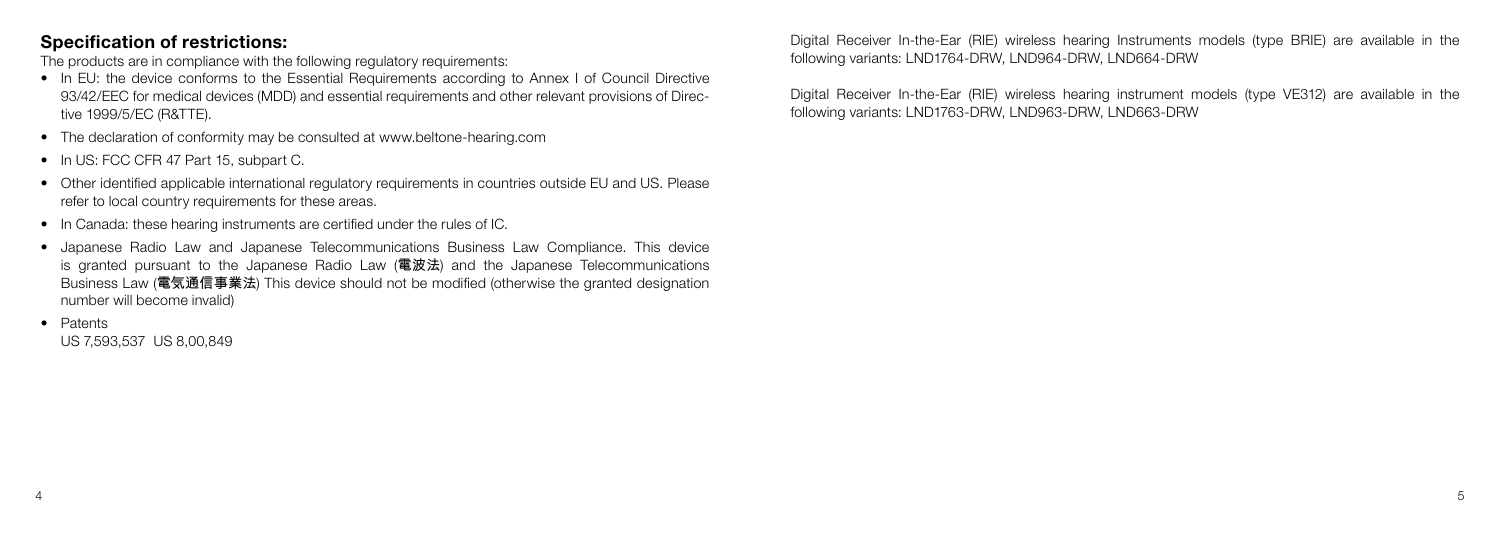#### A new Beltone hearing instrument

Congratulations on your choice of a Beltone hearing instrument!

This is an important step towards clearer hearing and better understanding. We have used all of our experience with hearing instruments to help you communicate, lead an enjoyable social life and listen to the world around you.

Your hearing instrument is a very advanced device. Your hearing care practitioner has tuned it to your individual needs. With a little devotion and patience you will become familiar with it.

This booklet is a short quide to assist you in getting acquainted with your hearing instrument. Read it carefully and use it as a guideline.

We wish you happiness and pleasant listening with your new instrument.

Beltone

#### This booklet & your instrument

In this booklet you will find instructions for inserting and controlling your new hearing instrument. You will find explanations on controlling your instrument, on daily handling and on its use. Furthermore, you can read what to do if things do not live up to your expectations. We will give a few practical steps towards better hearing.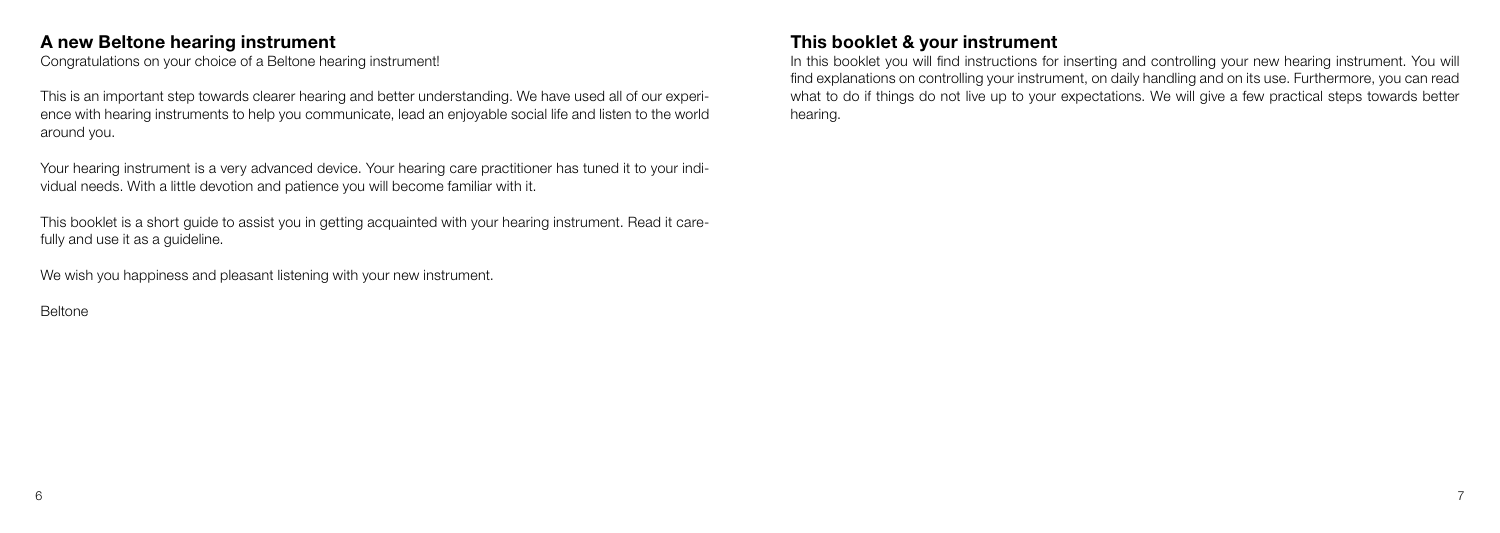#### **Contents**

| Inserting and removing the device 17                                          |  |
|-------------------------------------------------------------------------------|--|
|                                                                               |  |
| Push button and Multi-Function button 20                                      |  |
|                                                                               |  |
|                                                                               |  |
| T-programme (64-DRW Only)  27                                                 |  |
| Using the telephone 28                                                        |  |
| Audio input (64-DRW Only) 29                                                  |  |
| Hearing through an induction loop. 30                                         |  |
|                                                                               |  |
| Using Beltone Hearing Instruments with iPhone <sup>®</sup> ,                  |  |
| iPad <sup>®</sup> , and iPod touch <sup>®</sup> 31                            |  |
| Using Beltone hearing instruments with                                        |  |
| smart phone apps $\ldots \ldots \ldots \ldots \ldots \ldots \ldots \ldots 32$ |  |
|                                                                               |  |
|                                                                               |  |
|                                                                               |  |
|                                                                               |  |

| Cleaning the receiver tube and the receiver domes 35 |  |
|------------------------------------------------------|--|
| Cleaning the RIE or UP mold 36                       |  |
|                                                      |  |
|                                                      |  |
| Prescription use of this TSG hearing instrument 41   |  |
| i TSG warning to hearing healthcare professionals 43 |  |
|                                                      |  |
| i Hearing instrument expectations 45                 |  |
|                                                      |  |
| i Warning to hearing aid dispensers (US Only) 48     |  |
| Important notice for prospective                     |  |
|                                                      |  |
| Children with hearing loss (US Only) 50              |  |
| Eight steps towards better hearing 50                |  |
|                                                      |  |
|                                                      |  |
| Temperature test, transport and                      |  |
|                                                      |  |
| International warranty, service and repairs 60       |  |
|                                                      |  |
|                                                      |  |

### Warning to hearing care professional  $\langle \cdot \rangle$

A hearing care professional should advise a prospective user to consult promptly with a licensed physi i cian (preferably an ear specialist) before setting the instrument if the hearing care professional determines through inquiry, actual observation, or review of any other available information concerning the prospective user that the prospective user has any of the following conditions:

- (i) visible congenital or traumatic deformity of the ear;
- (ii) history of active drainage from the ear within the previous 90 days;
- (iii) history of sudden or rapidly progressive hearing loss within the previous 90 days;
- (iv) acute or chronic dizziness;
- (v) unilateral hearing loss of sudden or recent onset within the previous 90 days;
- (vi) audiometric air-bone gap equal to or greater than 15dB at 500 Hz (hertz), 1000 Hz, and 2000 Hz;
- (vii) visible evidence of significant cerumen accumulation or a foreign body in the ear canal;

(viii) pain or discomfort in the ear.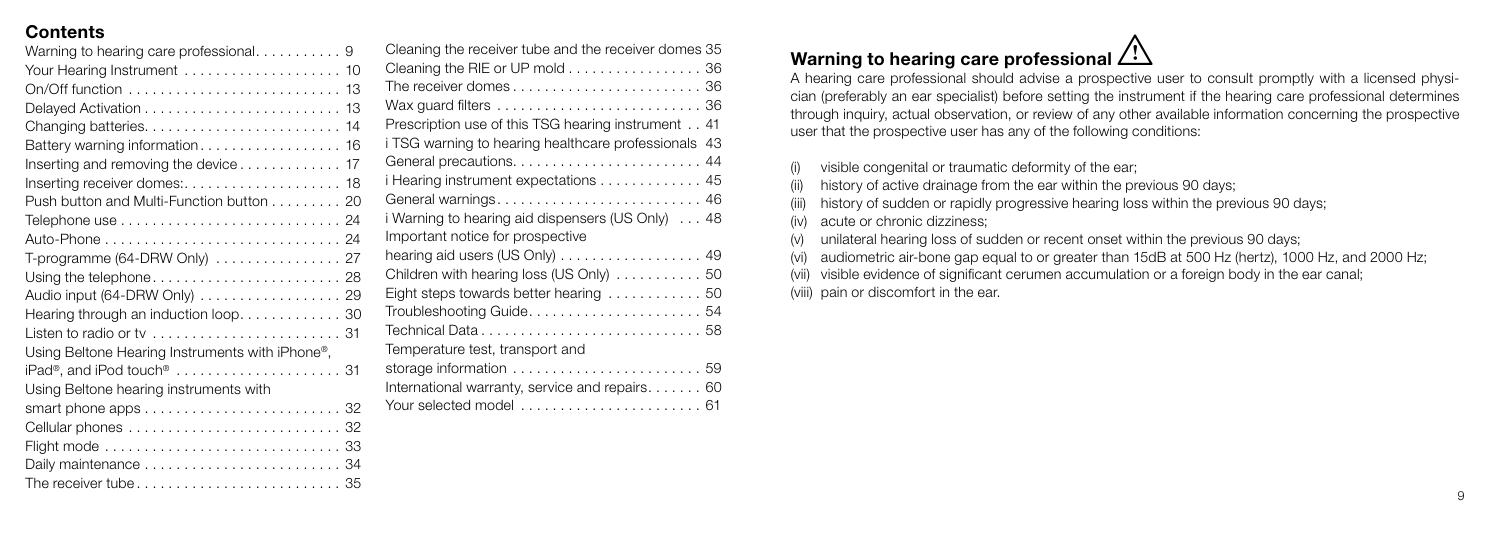#### Your Hearing Instrument

(Please see page 61-62 for your selected model)

- 1. Receiver tube
- 2a. Receiver Open Dome
- 2b. Receiver "Tulip" Dome
- 2c. Receiver Power Dome
- 2d. Receiver
- 3. Sports lock
- 4. Battery compartment
- 5. Receiver
- 6. Multi-function button





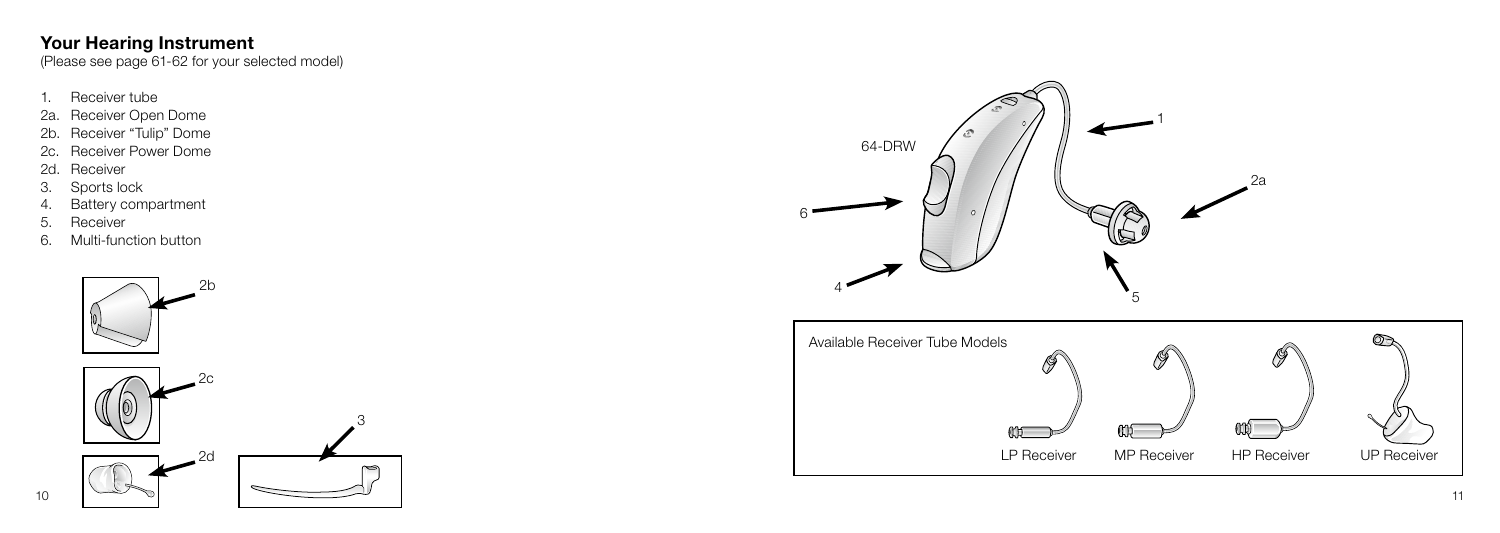#### Your Hearing Instrument

(Please see page 61-62 for your selected model)

- Receiver tube
- 2a. Receiver Open Dome
- 2b. Receiver "Tulip" Dome
- 2c. Receiver Power Dome
- 2d. RIE mold
- 3. Sports lock
- Battery compartment
- 
- 6. Push button





5

1

### On/Off function

Your hearing aid is equipped with an on/off switch integrated into the battery compartment.

When the battery compartment is fully closed, the instrument is turn-ed on. To turn the instrument off, grasp the battery compartment door with your fingernail and gently pull downwards. The power will switch off at the point where you can feel a small click. Whenever you are not wearing the instrument, remember to turn it off to reduce battery consumption.

#### Delayed Activation

2a

Your hearing care professional may have activated the Delayed Activation function in your hearing instrument. The Delayed Activation delays the switch-on time after closing the battery compartment. This is indicated by beeps at one second intervals after closing the battery compartment.

If you wish, it can be deactivated by your hearing care professional.



On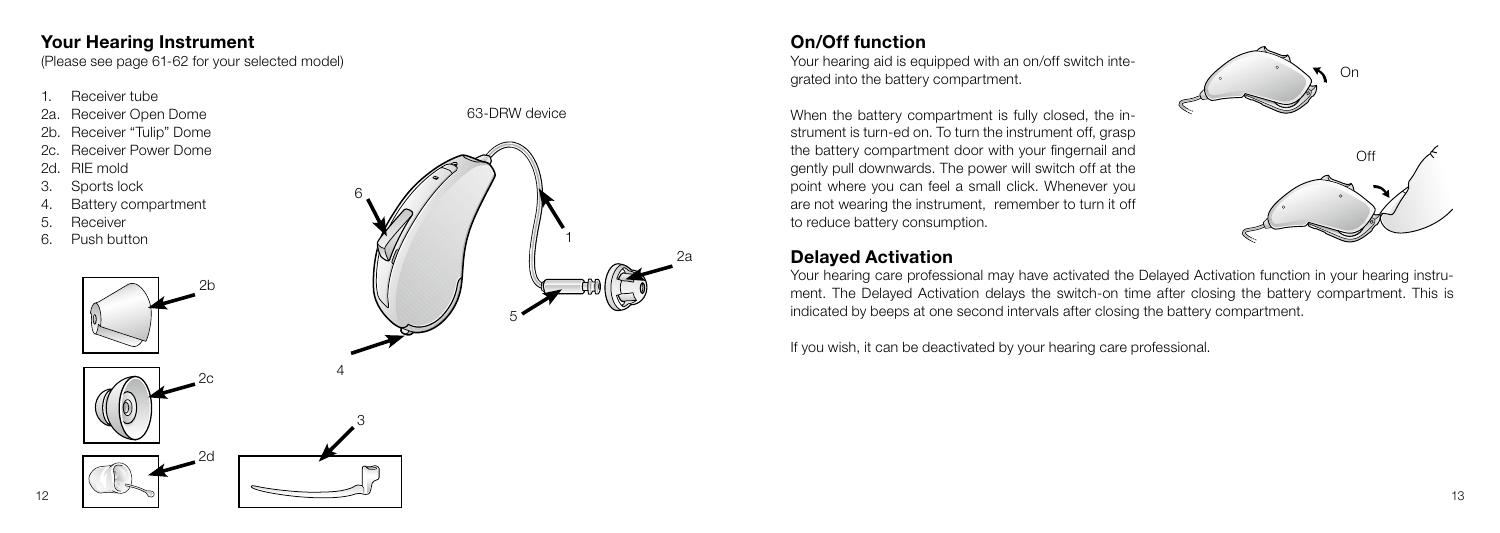#### Changing batteries

(Please see "Your selected model" for the battery size of your hearing instrument)

#### Low battery indication

Your hearing care professional can set your hearing instrument to give an acoustical indication when the battery is reaching its end of life. The hearing instrument will reduce amplification and emit a melody if battery power gets too low. This signal will recur every 15 minutes until the hearing instrument automatically switches off. It is recommended that you keep spare batteries on hand.

#### Low battery indicator (when paired with Direct Line accessories)

Active usage of Beltone Direct Line accessories (for example: Remote Control, TV Link, and Phone Link) requires more battery power from the hearing instrument than when these are working on their own. When the battery in the hearing instrument has depleted to a level at which use of the TV Link, and Phone Link or Personal Audio Link cannot be supported, the hearing instrument will play two sets of descending tones. At some point the battery level will not support the remote control either and you will once again hear the descending tones. The hearing instrument will continue to work as usual. Once a new battery is inserted, full operation of the wireless accessories will resume.



#### Replacing the battery

Open the battery compartment completely by using your fingernail. After removing the old battery (if present), insert the new one with the positive (+) side in the correct position. Please make sure that you have the correct size battery for your hearing instrument. Gently close the battery door. Do not force it closed. If door does not close easily, remove battery and try again.

**i** For best performance, always use new Zinc-Air batteries that have a minimum remaining shelf life of 1 year.

Whenever the hearing instruments are not in use, remember to turn them off to avoid unnecessary battery consumption.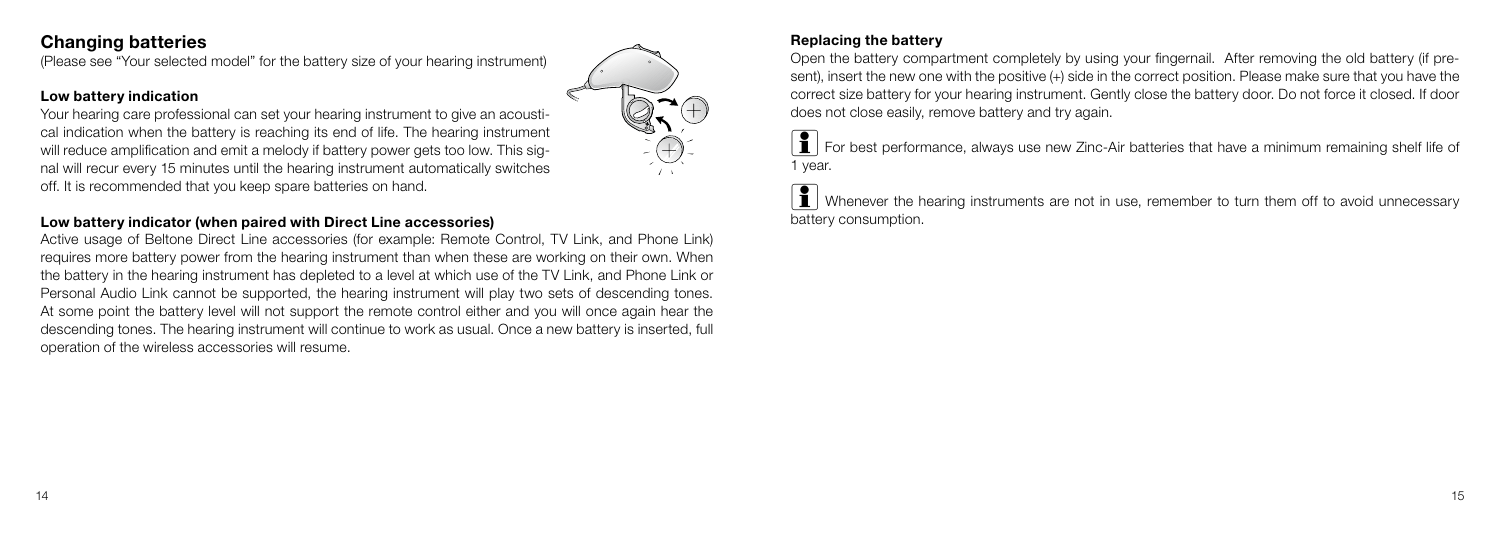# Battery warning information  $\bigwedge$

Batteries contain dangerous substances and should be disposed of carefully in the interest of your safety and for the environment.

- Keep batteries away from pets, children and mentally challenged persons.
- DO NOT place batteries in your mouth. Consult a physician immediately if a battery has been swallowed. as they can be harmful to your health..
- DO NOT burn the batteries, as they could explode.
- DO NOT attempt to recharge batteries (Zinc Air) which are not specifically designated rechargeable as they may leak or explode.
- Replace spent batteries and do not leave them in the instrument for a prolonged period to prevent leakage.
- Used batteries are harmful to the environment. Please dispose of them according to local regulations or return them to your hearing care practitioner.
- Remove the batteries to prevent leakage when the hearing instruments are not in use for an extended period of time.

#### Inserting and removing the device Inserting custom RIE and UP molds:

- 1. Hold the RIE mold between your thumb and index finger and position its sound outlet in your ear canal.
- 2. Slide the RIE mold all the way into your ear with a gentle, twisting movement.
- 3. Move the RIE mold up and down and gently press to ensure it is positioned correctly in the ear. Opening and closing your mouth can ease insertion.
- 4. Make sure the hearing instrument is seated behind the ear.

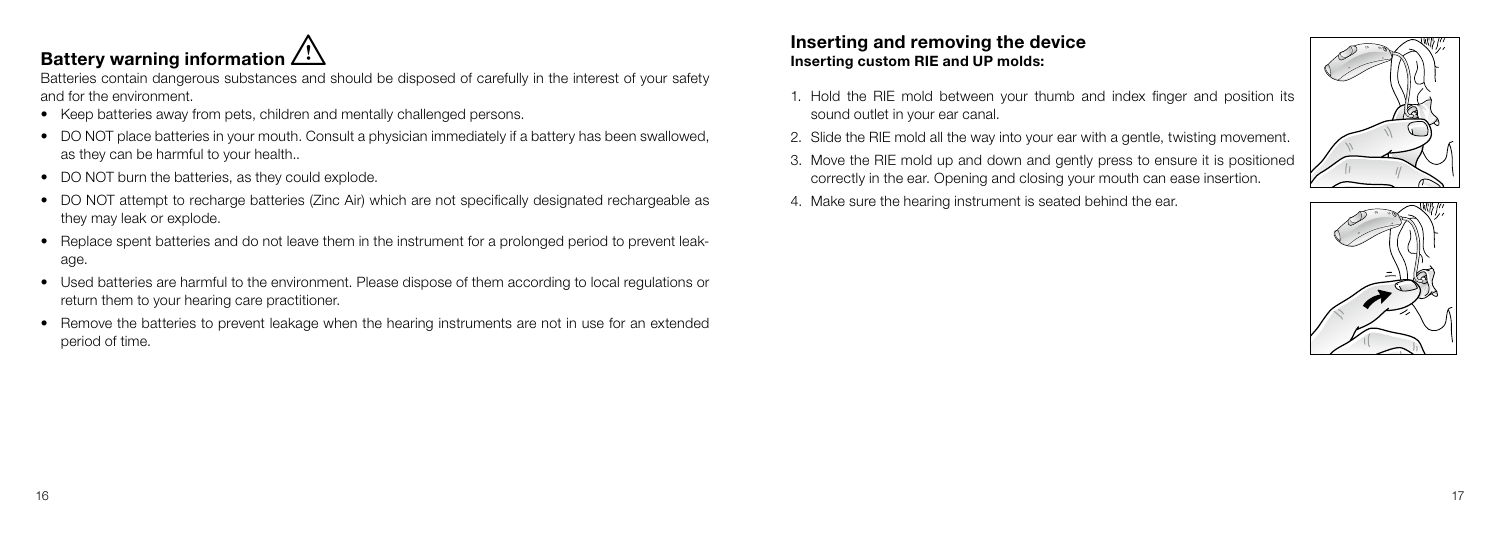#### Inserting receiver domes:

1. Hang the instrument over the top of the ear.

- 2. Grasp the receiver tube where it bends and place the receiver dome in your ear canal. The receiver dome should be placed far enough into the ear so that the receiver tube lies flush with your head.
- 3. If the hearing care professional has provided you with a sport lock on the receiver tube, make sure to position it into the indentation above the earlobe.
- 4. When the receiver dome is placed appropriately, you should not see the receiver tube sticking out when you look directly into a mirror.
- 5. If the device whistles, the most likely reason is that the receiver dome is not placed correctly in the ear canal. Other reasons can be build-up of earwax in the ear canal. It is also possible that the instrument settings are not optimal. To help you solve these issues it is recommended to contact your hearing care professional.

#### Removing:

- 1. Grasp the receiver tube where it bends, or pull-out cord when using an RIE or UP mold, and pull the receiver dome out of your ear canal.
- 2. Lift the hearing instrument of your ear.

Note: You should never attempt to bend or modify the shape of the hearing instrument, RIE molds, or receiver tubing yourself.











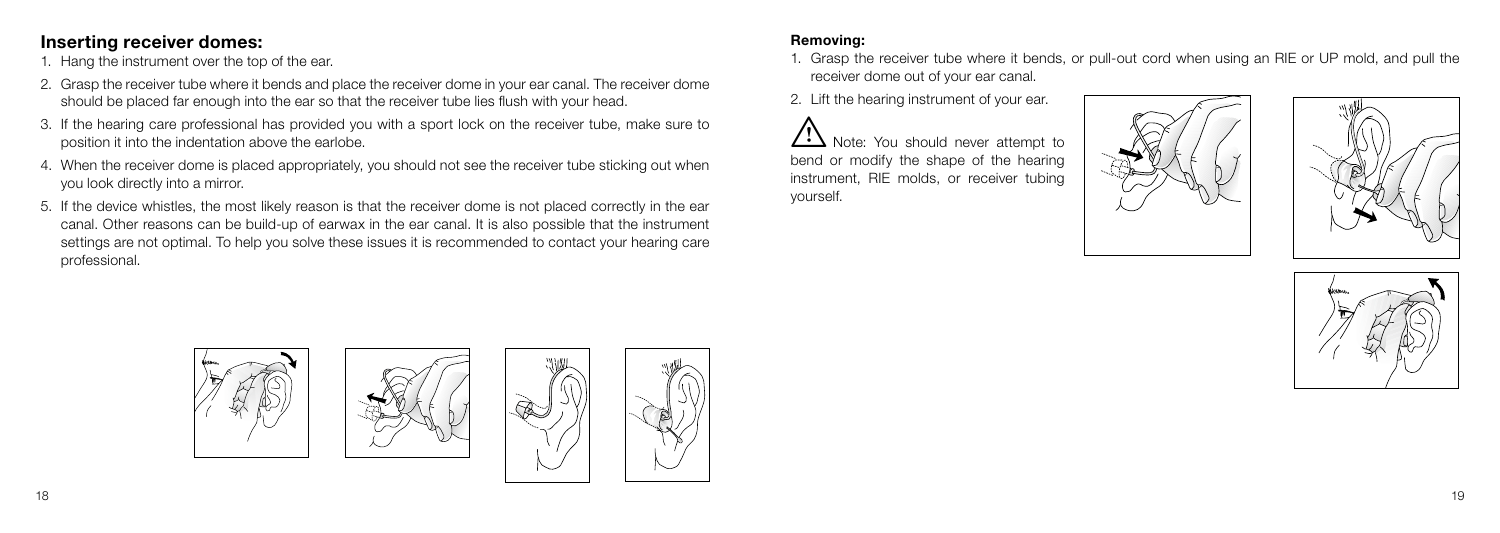#### Push button and Multi-Function button

If you have a hearing aid with a push button or multi-function button, this will allow you to use up to four different listening programmes, each of them suitable for certain situations.

Your instrument has a fully automatic volume control.

Therefore, it should not be necessary to control the volume manually. However, in addition to controlling listening programmes, the multi-function button (64-DRW only) provides you with the ability to adjust the amplification to your liking.

The multi-function button is designed to change the volume or listening programmes of the hearing instrument, based on different ways it is pressed. If necessary, your hearing care practitioner can change these settings and fill in the following table to indicate the new settings:

| Multi-function button action | Default setting      | New setting |
|------------------------------|----------------------|-------------|
| Short press up               | Increases volume     |             |
| Short press down             | Decreases volume     |             |
| Long press up (3 seconds)    | Changes programmes   |             |
| Long press down (3 seconds)  | Activates streaming* |             |

\*Wireless streaming only applicable when using Beltone Direct Line accessories.

Note: If you have two hearing instruments with the Ear to Ear Synchronization function enabled and you have the Multifunction Button set for volume control functionality, volume adjustments to one instrument will automatically repeat in the second instrument. When a volume control adjustment is made in one instrument, you will hear a confirmation beep. A beep in the second instrument will follow.

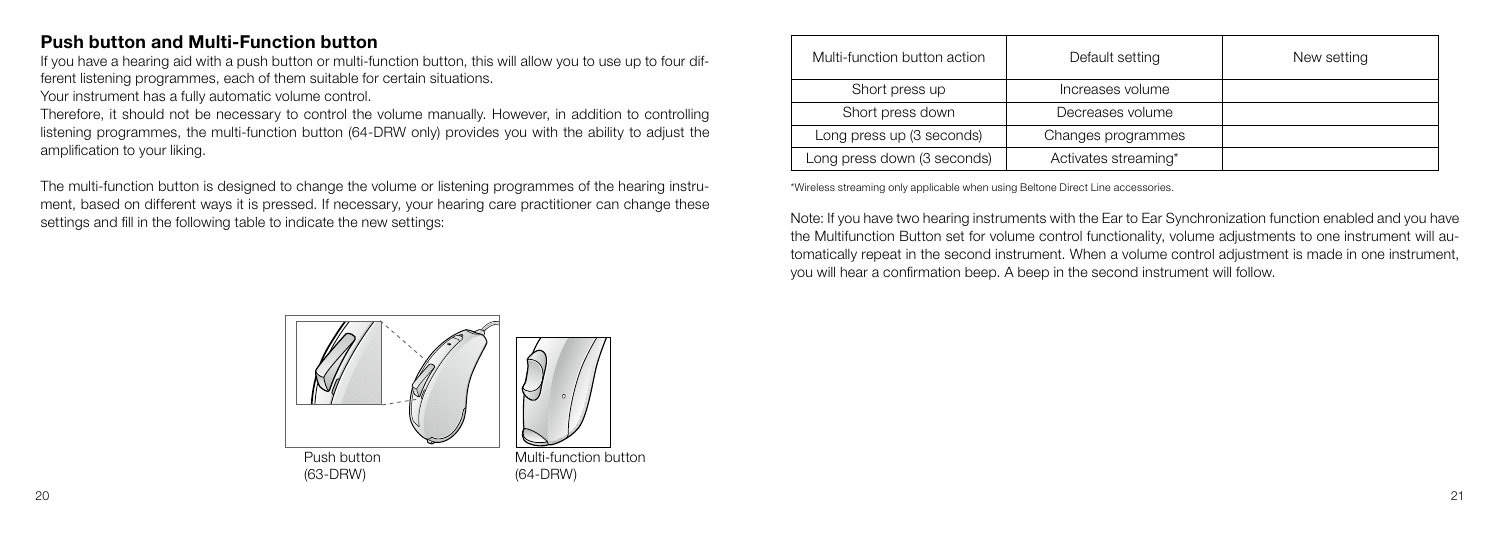When using the push button or multi-function button to switch programmes, each press will move the instrument to the next programme. For example, if it was in programme 1 it will switch to programme 2, if it was in programme 2 it will switch to programme 3 etc. If programmes 2, 3 or 4 are not activated, nothing will happen. Your instrument will give an audible signal after pressing the push button or multi-function button. The instrument will produce:

- one single beep if set in programme 1
- two beeps if set in programme 2
- three beeps if set in programme 3
- four beeps if set in programme 4



When you close the battery door and switch the instrument on, it will start in programme 1. Press the push button or multi-function button if you want to move to a different listening programme.

Let your hearing care practitioner fill out the following table:

| Programme number | Type of programme | Intended for |
|------------------|-------------------|--------------|
|                  |                   |              |
|                  |                   |              |
|                  |                   |              |
|                  |                   |              |

Note: If you have two hearing instruments with the Ear to Ear Synchronization function enabled, programme changes to one instrument will automatically repeat in the second instrument. When a programme change is made in one instrument, you will hear the same amount of confirmation beeps in the second instrument.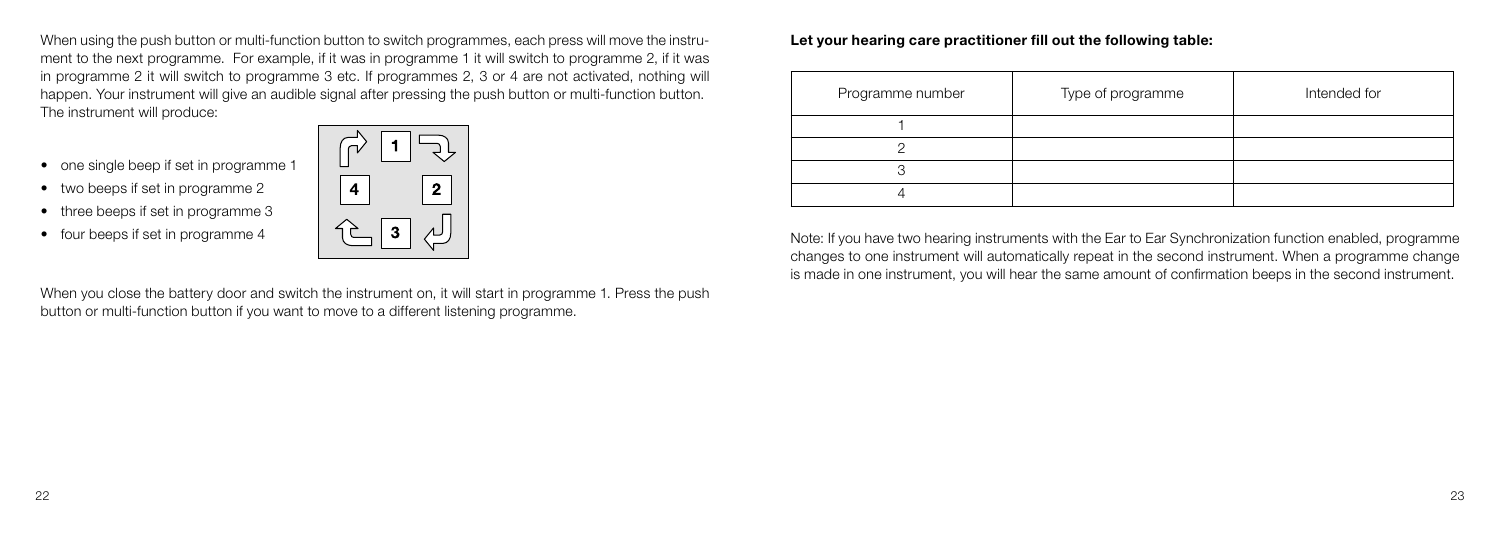#### Telephone use

Your hearing instrument allows you to use the telephone as you ordinarily do. Hold the phone up to your ear as you normally would. It is possible you will hear clearer if you hold the phone towards the top of your ear (closer to where the microphones are located).

If you experience discomfort from the dome pressing in your ear canal, you may need a different size sound tube. In this case contact your hearing care professional.

Your hearing care professional can design a telephone programme that you can switch to when using the phone. This programme is designed to ease listening on a phone. If you have a hearing instrument with a push button, you can switch to this programme manually. Your hearing care professional can also enable the AutoPhone function to switch to the telephone programme automatically.

### Auto-Phone

The AutoPhone function, allows your hearing instrument to automatically switch to your telephone programme when a telephone receiver is raised to the ear. When the telephone receiver is removed from the ear, the hearing instrument automatically returns to the previous listening programme.



#### Placement of AutoPhone magnets

Place AutoPhone magnet on your telephone receiver to allow operation of the AutoPhone function. In order to place the magnet properly:

1. Clean the telephone receiver thoroughly.



- 2. Hold the telephone vertically, in a position similar to when making a telephone call.
- 3. Place the magnet(s) just below the telephone receiver. Make sure not to cover the microphone openings. If necessary, move the magnet to another position to improve ease of use and comfort while speaking.
- 4. If you are not satisfied with the strength of AutoPhone, you can reposition the AutoPhone magnet or add additional AutoPhone magnets.

**i** Only use recommended cleaning agent to clean the telephone prior to placing the magnet on the phone in order to obtain best possible adherence.

#### AutoPhone usage

Telephones can be used in a normal manner. A short melody will indicate that the AutoPhone feature has automatically switched to the programme designed specifically for listening on the phone. Initially, you may need to move the telephone receiver slightly to find the best position for reliable AutoPhone activation and good hearing on the telephone. If the switching mechanism is not reliable or consistent, additional magnets can be placed on the telephone.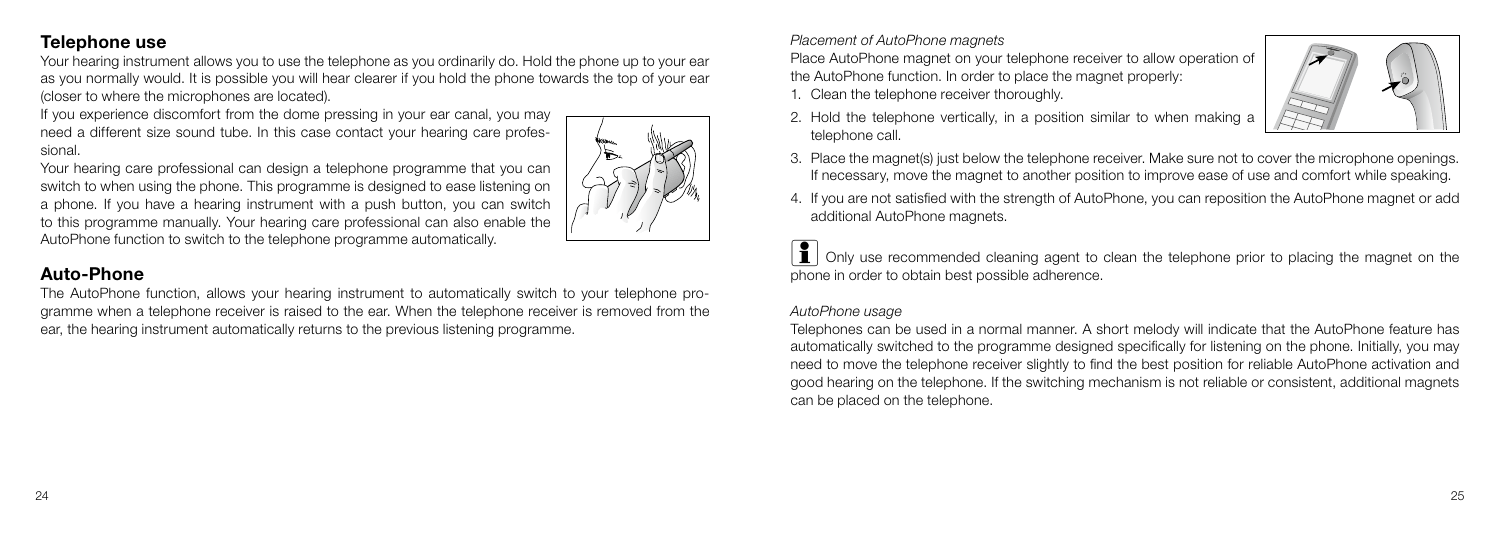## AutoPhone warnings

- 1. Keep magnets out of reach of pets, children and mentally challenged persons. If a magnet is swallowed, please seek advice from a medical practitioner.
- 2. The magnet may affect some medical devices or electronic systems. The manufacturer of any magnetically sensitive devices (e.g. pacemakers) should advise you regarding appropriate safety precautions when using your hearing instrument and magnet in close proximity to the medical device or electronic system in question.
- 3. If the manufacturer cannot issue a statement, we recommend keeping the magnet or a telephone equipped with the magnet 30 cm (12") away from magnetically sensitive devices (e.g. pacemakers).

## Auto Phone precautions

- 1. High distortion during dialing or phoning may mean that the magnet is not in the optimal position relative to the telephone receiver. To avoid the issue, please move the magnet to another place on the telephone receiver.
- 2. Only use magnets supplied by Beltone.

### T-programme (64-DRW Only)

Your hearing instrument has a built-in function, enabling in many cases an improved use of the telephone and better hearing in churches or halls where an induction loop system is installed. In order to activate this function, the telecoil programme has to be selected. In this programme you will hear the tele-loop transmitted sounds through the telecoil and the environmental sounds through the hearing aid microphone. If you wish, your hearing care professional can change the settings in such a way that you will hear no sounds from the microphone.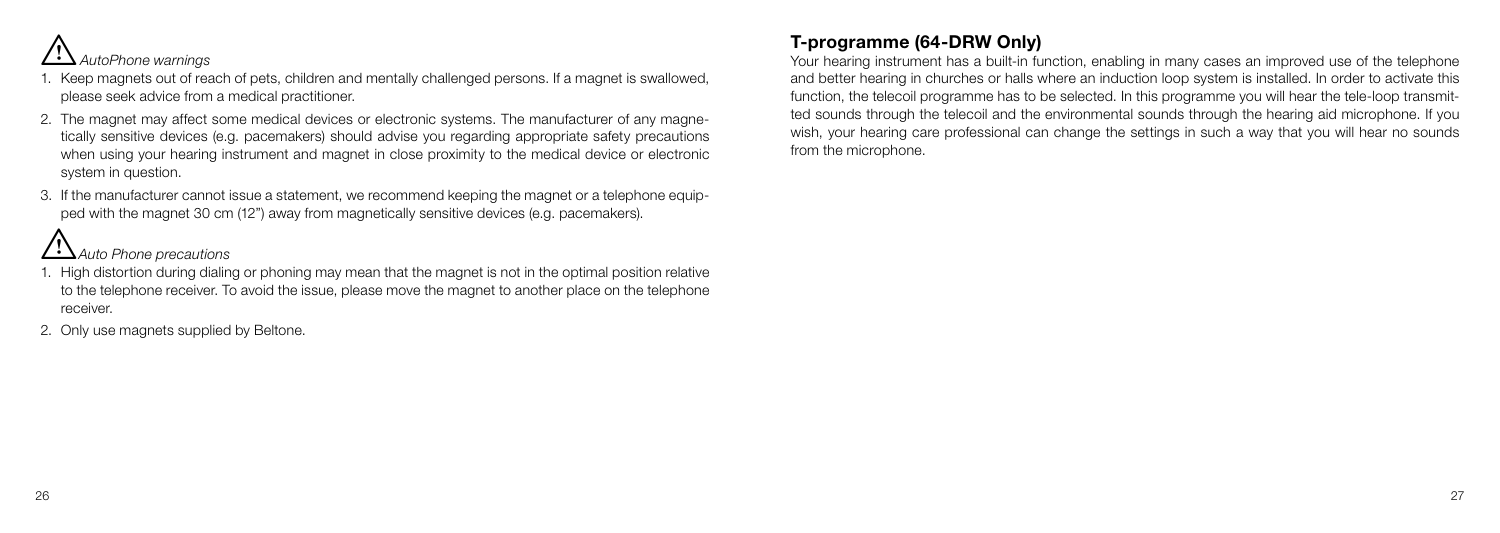#### Using the telephone

- Switch your instrument to the telecoil programme.
- Hold your telephone handset behind your ear, close to the hearing instrument (2-3 cm) and slightly tilt the receiver outwards.
- Listen to the dail tone and move the handset a little to find the position that gives the best reception.
- After completing the phone call, switch your instrument back to the microphone programme.

If the phone has a poor telecoil signal, use the microphone programme. Do not hold the handset too tightly against your ear since this might cause 'whistling.'



### Audio input (64-DRW Only)

Your hearing instrument is equipped with a direct audio input facility. Direct audio input allows direct connection of sound sources, a radio, television or even school equipment, to your hearing instrument. Often, this will improve sound quality.

- The sound source is connected to your instrument with a cable and an audio shoe.
- The instrument automatically detects the direct audio input source. The direct audio input supports the systems for the wireless use as well.
- In this programme you will hear no sounds from the microphone, therefore most environmental sounds will be lost. If you wish, your hearing care practitioner can change the setting in such a way that you hear the microphone and the direct audio input simultaneously.

External devices connected to the electrical input must be safe according to the requirements of IEC 60601-1-1, IEC 60065, or IEC 60950-1, as appropriate.

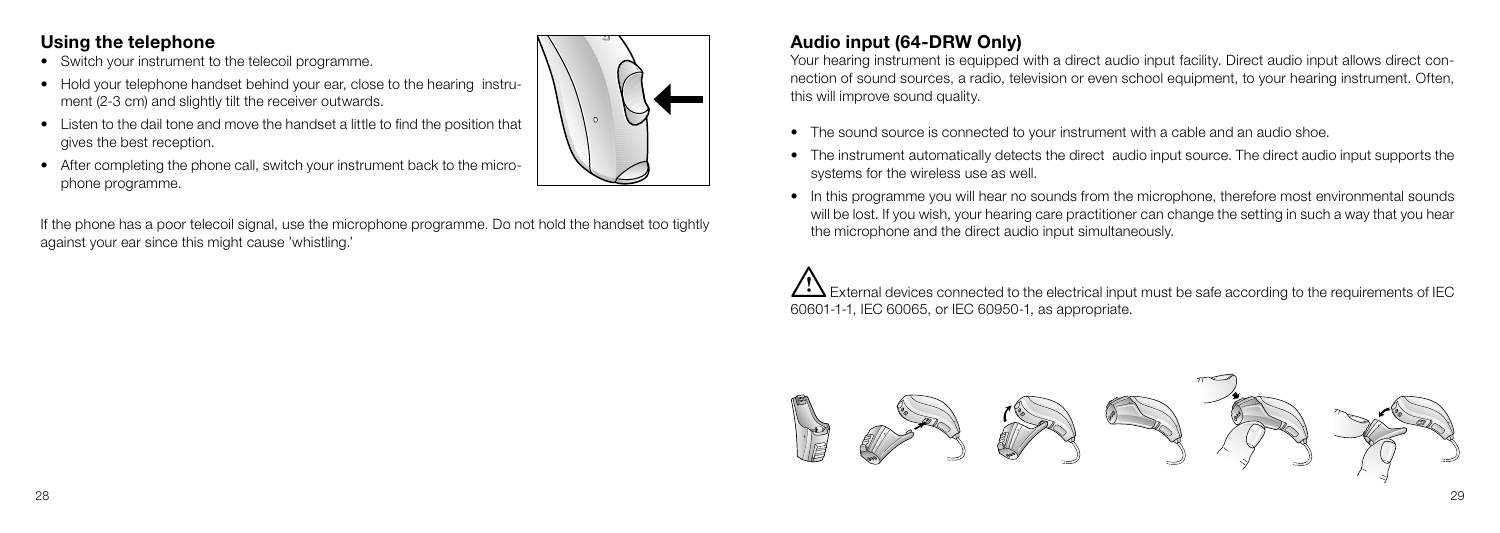#### Hearing through an induction loop

Many public places, including churches, theatres and cinemas, have induction loops systems. In these particular rooms, they transmit, inductively, the sound of the presenter or show. At home, radio or television can be connected to an induction loop system. Sound quality through induction loop is often better because noises from the environment are not transmitted.

- Switch your instrument to the telecoil programme.
- Choose a good spot. Reception is not clear in all locations; it depends on the position of the induction loop. Watch for signs or try a different seat yourself.
- After the service or show, switch your instrument back to the microphone programme. You will now hear through the microphone again.
- If the sound of your hearing instrument in the telecoil programme is very soft all the time, ask your hearing care practitioner to make an adjustment.
- Your hearing care practitioner will gladly provide you with advice regarding an induction loop system at home. Please ask for it.

#### Listening to radio or tv

When listening to the TV or the radio, start out by listening to news commentators since they usually speak clearly, then try other programmes.

If you find it difficult to listen to TV or radio, your hearing care professional will be able to give you advice on available accessories to enhance your listening capabilities for TV and radio.

#### Using Beltone Hearing Instruments with iPhone®, iPad®, and iPod touch®

Beltone Legend™ is a Made for iPhone instrument and allows for direct communication and control with an iPhone, iPad, or iPod touch. For assistance in pairing and using these products with your Beltone Legend™ wireless device, please contact your hearing care professional.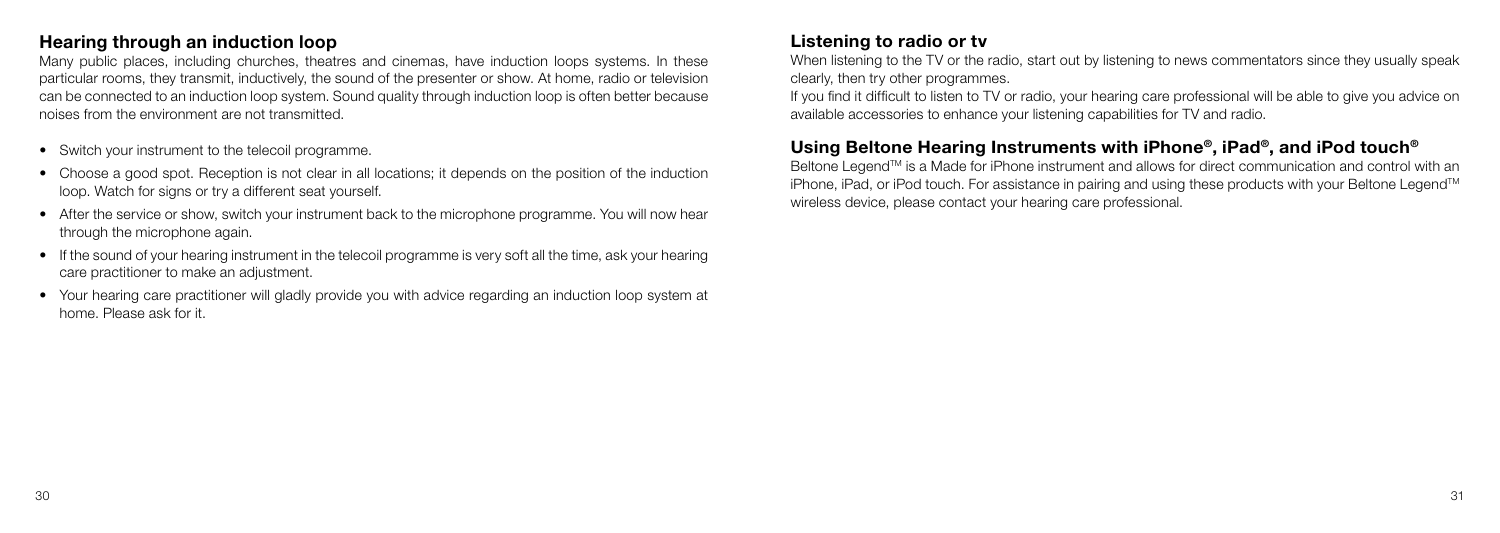#### Using Beltone hearing instruments with smart phone apps

## $\boxed{\color{red}\bullet}$  Intended use of smart phone apps:

Beltone smart phone apps are intended to be used with Beltone wireless hearing aids. Beltone smart phone apps send and receive signals from the Beltone wireless hearing aids via smart phones for which the apps have been developed.

Use with smart phone apps:

- Notifications of app updates should not be disabled, and it is recommended that the user installs all updates to ensure that the app will function correctly and will be kept up to date.
- The app must only be used with Beltone devices for which it is intended, and Beltone takes no responsibility if the app is used with other devices.
- If you would like a printed version of the user guide for a smart phone app please consult customer support or our website to obtain a printed user guide.

### Cellular phones

Your hearing instrument is designed to comply with the most stringent Standards of International Electromagnetic Compatibility. However, not all cell phones are hearing instrument compatible. The varying degree of disturbance can be due to the nature of your particular cellular phone or of your wireless telephony service provider.

If you find it difficult to obtain a good result while using your cellular phone, your hearing care professional will be able to give you advice on available accessories to enhance listening capabilities.



When boarding a flight or entering an area where RF transmitters are prohibited, wireless functionality must be deactivated as it is not allowed to radiate radio signals during flights or in otherwise restricted areas. Follow these steps to enter and leave flight mode:

Note that this operation is the same for both hearing instruments with and without a push button.

- 1. Close the battery door (Hearing instrument is turned on)
- 2. Open the battery door within 10 seconds of doing operation #1 (Hearing instrument is turned off)
- 3. Close the battery door (Hearing instrument is turned on 2nd time)
- 4. Open the battery door within 10 seconds after doing operation #3 (Wireless is turned off 2nd time)
- 5. Close the battery door (Hearing instrument is turned on 3rd time)

When disabled manually, it is possible to re-enable wireless operation by opening and closing the battery door. 10 seconds after this operation is completed, wireless operation will begin again.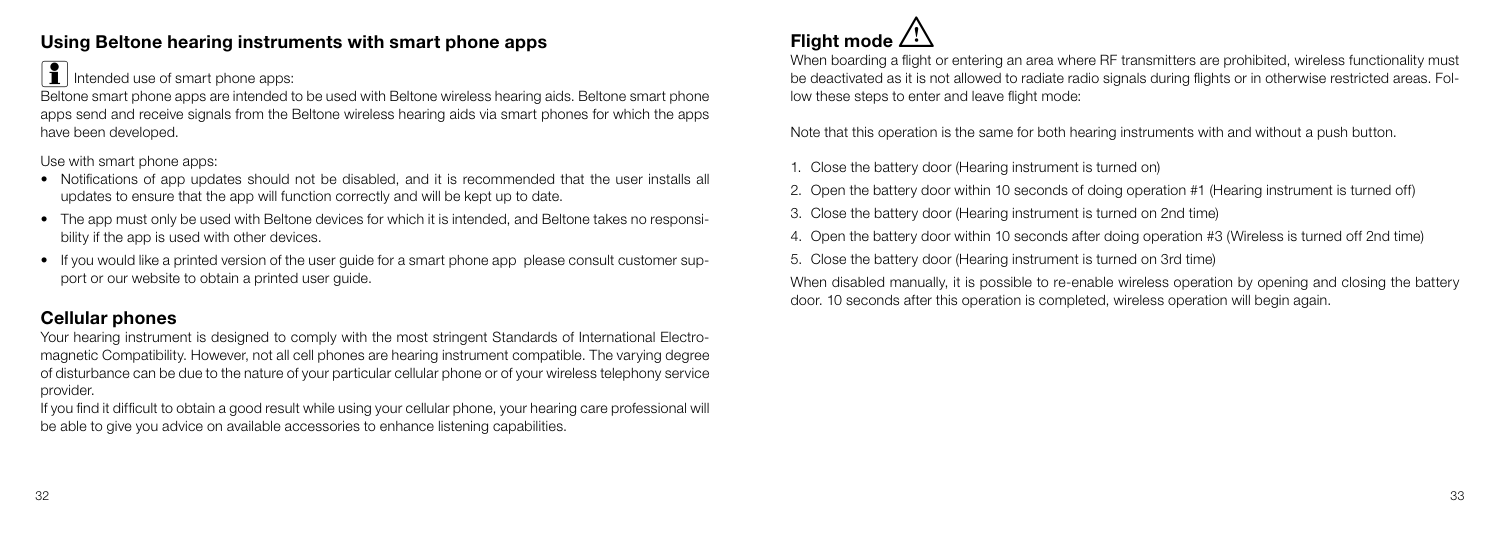#### Daily maintenance

Keep your hearing instrument clean and dry. Wipe the case with a soft cloth or tissue after use to remove grease or moisture. You should avoid exposing your instrument directly to moisture such as rain or water from the shower. If your instrument does get wet or if it has been exposed to high humidity or perspiration, it should be left to dry out overnight with the battery out and the battery compartment open. It is also a good idea to put the hearing instrument in a sealed container together with a drying agent (dessicator) overnight. Consult your hearing care professional as to which drying agent to use.

However, to avoid the need for unwarranted repairs:

- Never immerse the instrument in water or other liquids since this may cause permanent damage to the circuitry.
- Protect your hearing instrument from rough handling, and avoid dropping it on hard surfaces or floors.
- Do not leave the instrument in or near direct heat or sunlight, since excessive heat can damage the instrument or deform the casing or the receiver tube.
- Remove your hearing instrument when applying such things as cosmetics, perfume, aftershave, hair spray, and suntan lotion. These might get into the instrument and cause damage.

#### The receiver tube

The receiver tube comes in four different types;

"LP" (Low Power), "MP" (Medium Power), "HP" (High Power) or "UP" (Ultra Power). Please see illustrations.

Depending on your hearing loss you have either been fitted with the "LP", "MP", "HP" or "UP" receiver type. Please see page 52-56 to see your selected type. The receiver tube contains the wiring to the receiver which delivers the sound direct in the ear canal. It is important that the receiver tube and the receiver dome/RIE mold fit correctly into your ear. If the receiver tube or the receiver dome/RIE mold irritate your ear in any way and prevent you from wearing your hearing instrument, please contact your hearing care professional. You should never attempt to modify the shape of the receiver tube yourself.

#### Cleaning the receiver tube and the receiver domes

The receiver tube and the receiver dome should be cleaned regularly. Use a damp cloth to clean the receiver tube and receiver dome on the outside. Do not use water when you are cleaning the receiver tubes or the receiver domes.



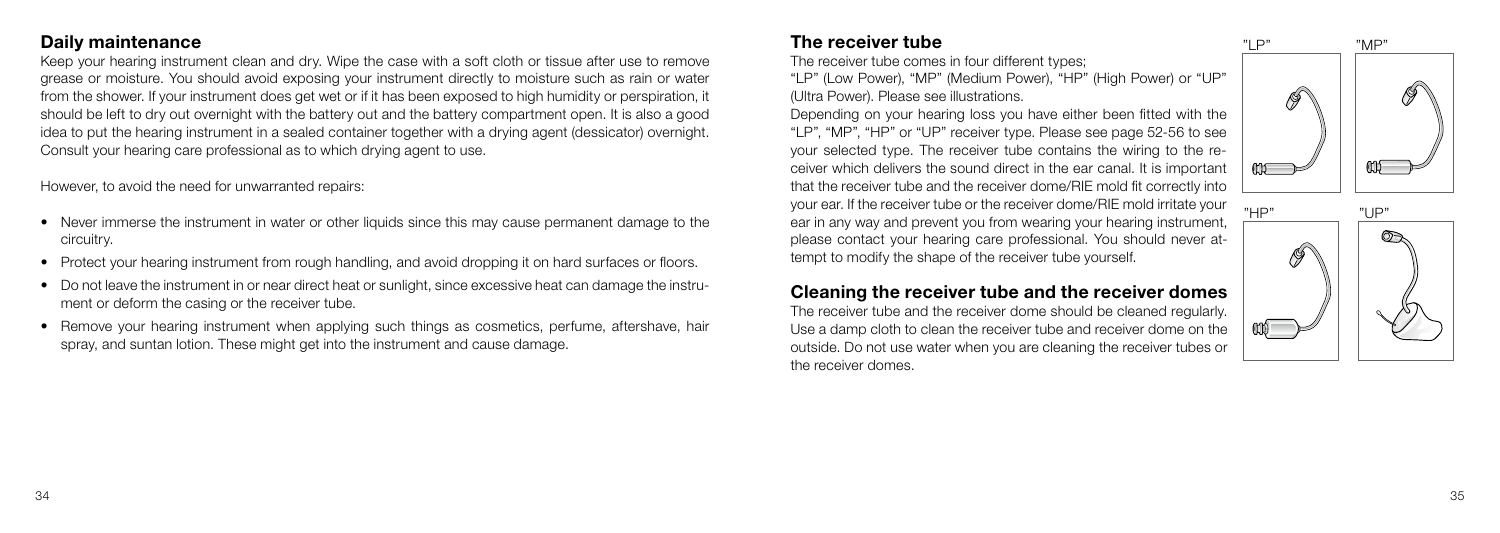#### Cleaning the RIE or UP mold

We recommend that you use a damp cloth to clean the RIE mold after every time you use it. It's important to keep it clean from wax so that you will not have wax or bacteria building up on the mold.

If you no longer can clean the RIE mold using a damp cloth we recommend you to contact your hearing care professional for them to clean it, using water and soap. If desired, you can have your hearing care professional instruct you how to clean the RIE mold yourself.

#### The receiver domes

The receiver Mini Dome / Tulip Dome / Power Dome should be changed every third month or sooner if needed. We recommend that you have your hearing care professional change the receiver Mini Dome / Standard Dome / Power Dome for you. If your hearing care professional instructs you to change the receiver domes yourself, make sure that they are securely fastened to the receiver tube before inserting them in your ear. A failure to change the domes in accordance with the instructions could result in injury.

#### Wax guard filters

Your hearing instruments have been fitted with wax quard filters to increase the protection against wax and moisture from damaging the hearing instrument.

We recommend that your hearing care professional change them for you. If desired, you can have your hearing care professional instruct you how to change the wax guard filters yourself.

#### Tinnitus Sound Generator (TSG) module

#### Intended use for the TSG module

Your Beltone hearing instruments may also include the Tinnitus Sound Generator function, a tool for generating sounds to be used in tinnitus management programmes to relieve suffering from tinnitus.

### $\frac{1}{1}$  TSG warnings

- Sound generators can be dangerous if improperly used.
- Sound generators should be used only as advised by your doctor, audiologist, or hearing healthcare professional.
- Sound generators are not toys and should be kept out of reach of anyone who might cause themselves injury (especially children and pets).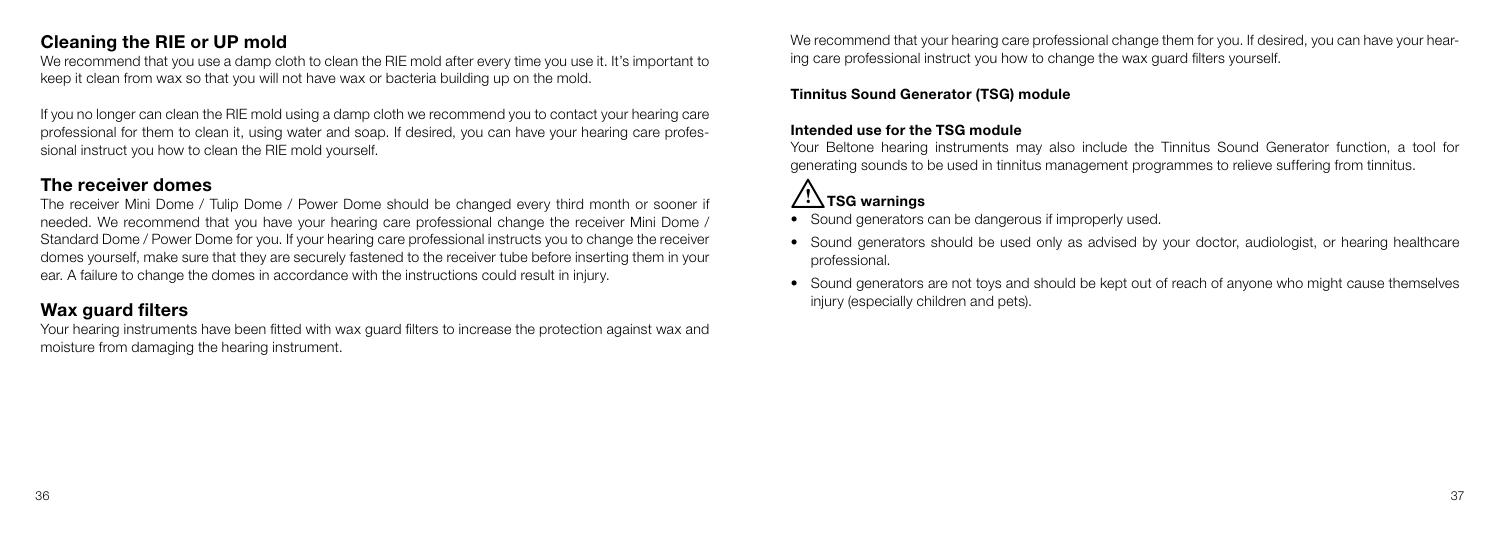#### User instructions for the TSG module Description of the device

The Tinnitus Sound Generator (TSG) Module is a software tool that generates sounds to be used in tinnitus management programmes to relieve suffering from tinnitus.

#### Explanation of how the device functions

The TSG module is a frequency and amplitude shaped white-noise generator. Noise signal level and frequency characteristics can be adjusted to the specific therapeutic needs as determined by your doctor, audiologist or hearing healthcare professional.

Your doctor, audiologist or hearing healthcare professional can modulate the generated noise with the purpose of making it more pleasant. The noise can then resemble, for example, crashing waves on a shore. Modulation level and speed can also be configured to your likes and needs.

If your tinnitus troubles you only in quiet environments, your doctor, audiologist or hearing healthcare professional can set the TSG Module so that it becomes audible exclusively in such surroundings. The overall sound level can be adjusted via an optional volume control. Your doctor, audiologist or hearing healthcare professional will review with you the need for having such a control.

#### TSG volume control

The sound generator is set to a specific loudness level by the hearing healthcare professional. When switching the sound generator on, the volume will have this optimal setting. Therefore, it might not be necessary to control the volume (loudness) manually. However, the volume control provides the ability to adjust the volume, or amount of stimulus, to the liking of the user.

## $\bigwedge$  Caution

• The volume control is an optional feature in the TSG module used for adjusting the sound generator output level. To prevent unintended usage by pediatric or physically or mentally challenged users, the volume control must, if enabled, be configured to only provide a decrease of the sound generator output level.

## $\prime$   $\cdot$   $\setminus$  TSG precautions

- Should the user develop any side effects from using the sound generator, such as dizziness, nausea, headaches, perceived decrease in auditory function or increase in tinnitus perception, the user should discontinue use of the sound generator and seek medical evaluation.
- Children and physically or mentally challenged users will require guardian supervision while wearing the TSG hearing instrument.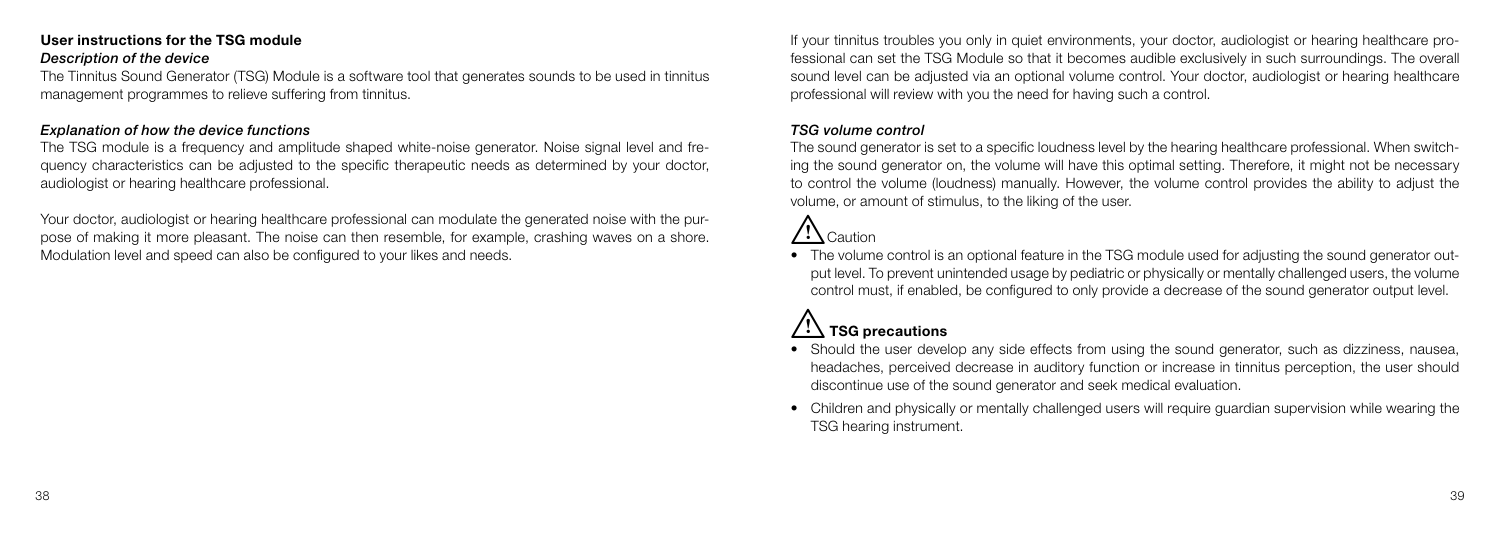#### The scientific concepts that form the basis for the device

The TSG Module provides sound enrichment with the aim of surrounding the tinnitus sound with a neutral sound which is easily ignored. Sound enrichment is an important component of most approaches to tinnitus management, such as Tinnitus Retraining Therapy (TRT). To assist habituation to tinnitus, tinnitus needs to be audible. The ideal level of the TSG module, therefore, should be set so that it starts to blend with the tinnitus, and so that you can hear both your tinnitus as well as the sound used.

In a majority of instances, the TSG module can also be set to mask the tinnitus sound, so to provide temporary relief by introducing a more pleasant and controllable sound source.

Significant physical characteristics Audio signal technology Digital

#### Available sounds

White noise signal which can be shaped with the following configurations: The white noise signal can be modulated in amplitude with an attenuation depth of up to 14dB.

| High-pass filter | Low-pass filter |
|------------------|-----------------|
| 500 Hz           | 2000 Hz         |
| 750 Hz           | 3000 Hz         |
| 1000 Hz          | 4000 Hz         |
| 1500 Hz          | 5000 Hz         |
| $2000$ Hz        | 6000 Hz         |

#### Prescription use of this TSG hearing instrument

The TSG module should be used as prescribed by your doctor, audiologist or hearing healthcare professional. In order to avoid permanent hearing damages, the maximum daily usage depends on the level of the generated sound.

Should you develop any side effects from using the sound generator, such as dizziness, nausea, headaches, perceived decrease in auditory function or increase in tinnitus perception, you should discontinue use of sound generator and seek medical evaluation.

The target population is primarily the adult population over 18 years of age. This product may also be used with children 5 years of age or older. However, children and physically or mentally challenged users will require training by a doctor, audiologist, hearing healthcare professional or the guardian for the insertion and removal of the hearing instrument containing the TSG module.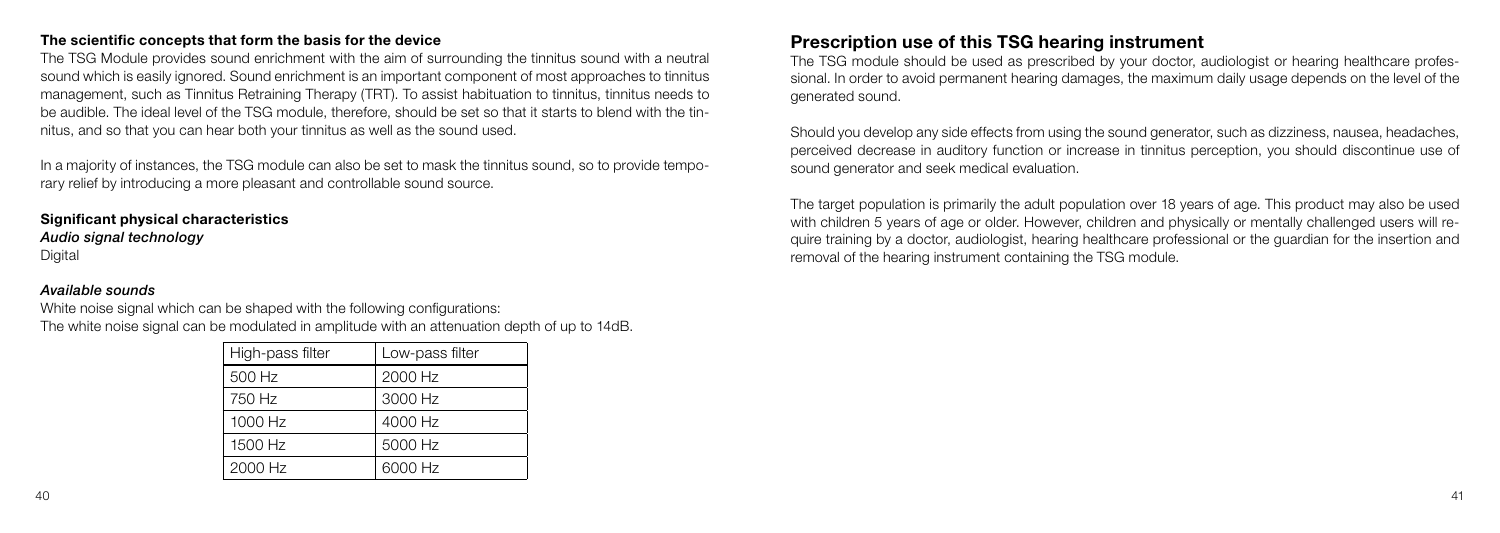#### Important notice for prospective sound generator users

A tinnitus masker is an electronic device intended to generate noise of sufficient intensity and bandwidth to mask internal noises. It is also used as an aid in hearing external noises and speech.

Good health practice requires that a person with a tinnitus condition have a medical evaluation by a licensed physician (preferably a physician who specializes in diseases of the ear) before using a sound generator. Licensed physicians who specialize in diseases of the ear are often referred to as otolaryngologists, otologists or otorhinolaryngologists.

The purpose of medical evaluation is to assure that all medically treatable conditions that may affect tinnitus are identified and treated before the sound generator instrument is used. The sound generator instrument is a tool to generate sounds to be used with appropriate counselling and/or in a tinnitus management programme to relieve patients suffering from tinnitus.

### $\sqrt{!}$  TSG warning to hearing healthcare professionals

A hearing healthcare professional should advise a prospective sound generator user to consult promptly with a licensed physician (preferably an ear specialist) before getting a sound generator if the hearing healthcare professional determines through inquiry, actual observation, or review of any other available information concerning the prospective user that the prospective user has any of the following conditions:

(i) Visible congenital or traumatic deformity of the ear.

(ii) History of active drainage from the ear within the previous 90 days.

History of sudden or rapidly progressive hearing loss within the previous 90 days.

(iv) Acute or chronic dizziness.

(v) Unilateral hearing loss of sudden or recent onset within the previous 90 days.

(vi) Audiometric air-bone gap equal to or greater than 15dB at 500 hertz (Hz), 1000 Hz, and 2000 Hz.

(vii) Visible evidence of significant cerumen accumulation or a foreign body in the ear canal.

(viii) Pain or discomfort in the ear.

 $\angle'$  CAUTION: The maximum output of the sound generator falls into the range that can cause hearing loss according to OSHA regulations. The user should not use the sound generator for more than eight (8) hours a day when this is set below 90dB SPL. Above that level, the device should not be used for more than two (2) hours per day. In no case should the sound generator be worn at uncomfortable levels.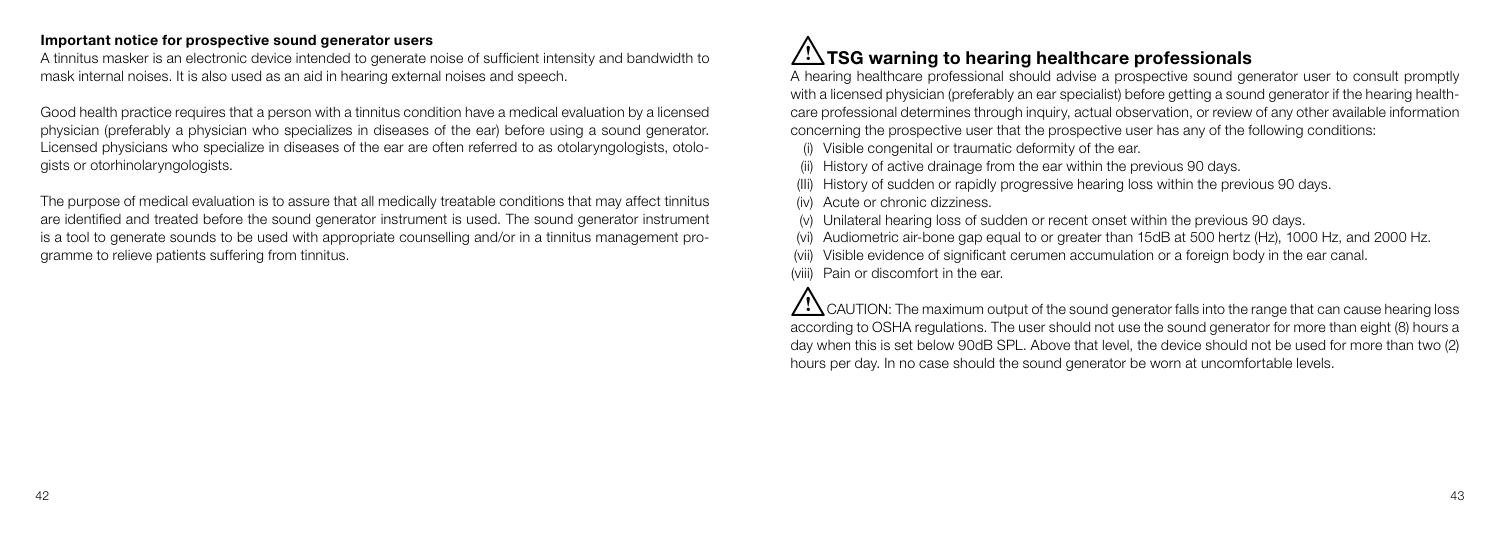# General precautions  $\bigwedge$

- Wearing an instrument might cause an increased production of earwax. In rare cases, the anti-allergenic materials may cause skin irritation. If so, or if in doubt, consult your physician or ENT.
- Never attempt to modify the shape of the hearing instrument, ear-moulds, or tubing yourself.
- Only use original Beltone consumables, e.g. tubes and domes.
- For use of wireless functionality, only use Beltone Direct Line accessories. For further guidance, please refer to the relevant Beltone Direct Line user guide.
- Only connect Beltone hearing instruments to Beltone accessories intended and qualified to be used with Beltone hearing instruments.
- When wireless function is activated, the device uses low-powered digitally coded transmissions in order to communicate with other wireless devices. Although unlikely, nearby electronic devices may be affected. In that case, move the hearing instrument away from the affected electronic device.
- When using wireless functionality and the devices are affected by electromagnetic interference, move away from the source of interference.

## i

Beltone wireless devices operate in the frequency range of 2.4 GHz - 2.48 GHz. Beltone wireless devices include a RF transmitter that operates in the range of 2.4 GHz - 2.48 GHz.

## $\boxed{\phantom{a}}$  Hearing instrument expectations

A hearing instrument will not restore normal hearing and will not prevent or improve a hearing impairment resulting from organic conditions. Consistent use of the hearing instrument is recommended. In most cases, infrequent use does not permit you to attain full benefit from it.

The use of a hearing instrument is only part of hearing rehabilitation and may need to be supplemented by auditory training and instructions in lip-reading.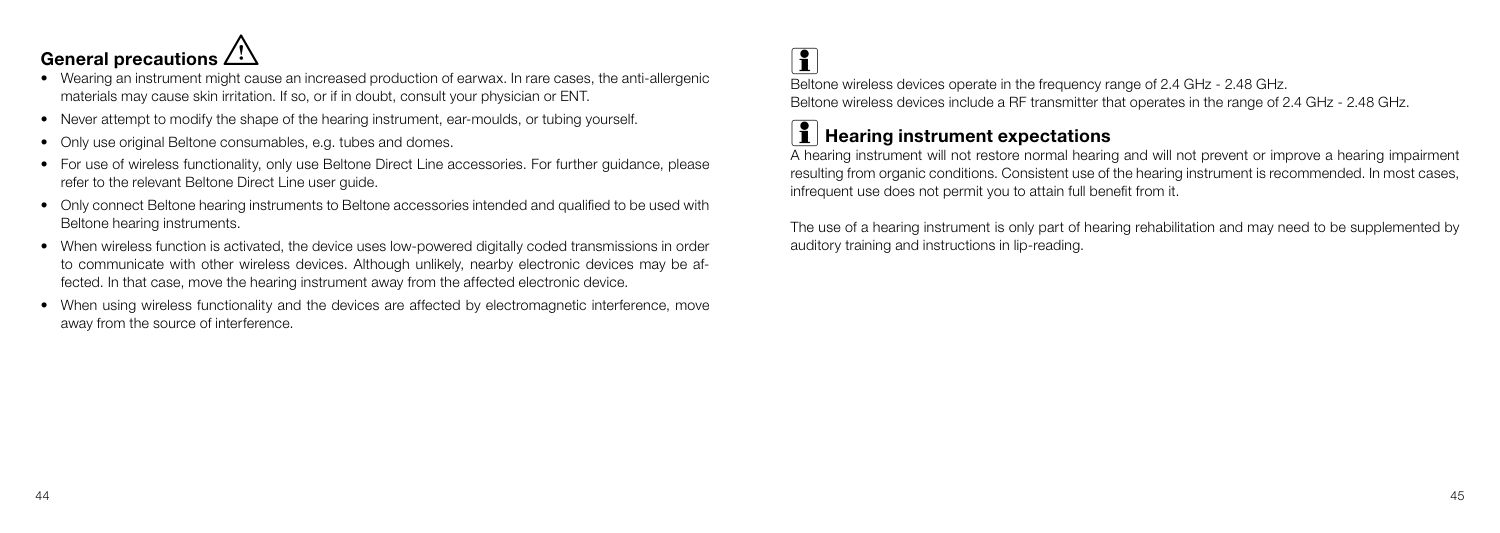# General warnings  $\bigwedge$

Hearing instruments can be dangerous if improperly used.

- The instrument contains small parts that could be swallowed by children. Please be mindful not to leave children unsupervised with this hearing instrument.
- Turn off your wireless functionality by using flight mode in areas where radio frequency emissions are prohibited.
- Remember to deactivate the wireless functionality when boarding flights.
- If the device is broken, do not use.
- Special care should be exercised in selecting and fitting a hearing instrument(s) whose maximum sound pressure level exceeds 132 dB SPL (with an IEC 60711:1981 occluded ear simulator), because there may be a risk of impairing the remaining hearing of the hearing instrument user.
- Consult a physician if you find a foreign object in your ear canal, if you experience skin irritation or if excessive ear wax accumulates with the use of the instrument.
- Different types of radiation, (e.g. from X-ray, MRI, NMR, CT scans), may damage the instrument. Therefore, do not wear the instrument during these or other corresponding scanning procedures. Other types of radiation (burglary alarms, room surveillance systems, radio equipment, mobile telephones, etc.) will not damage the instrument. They could, however, momentarily affect the sound quality or create strange sounds from the instruments.
- Do not wear the instrument in mines or other explosive areas, unless those areas are certified for hearing instrument use.
- Do not allow others to use your hearing instrument. This may cause damage to the hearing instruments or to the hearing to the other individual.
- Instrument usage by children or mentally challenged persons should be supervised at all times to ensure their safety.
- Instruments should be used only as prescribed by your hearing care professional. Incorrect use may result in sudden and permanent hearing loss.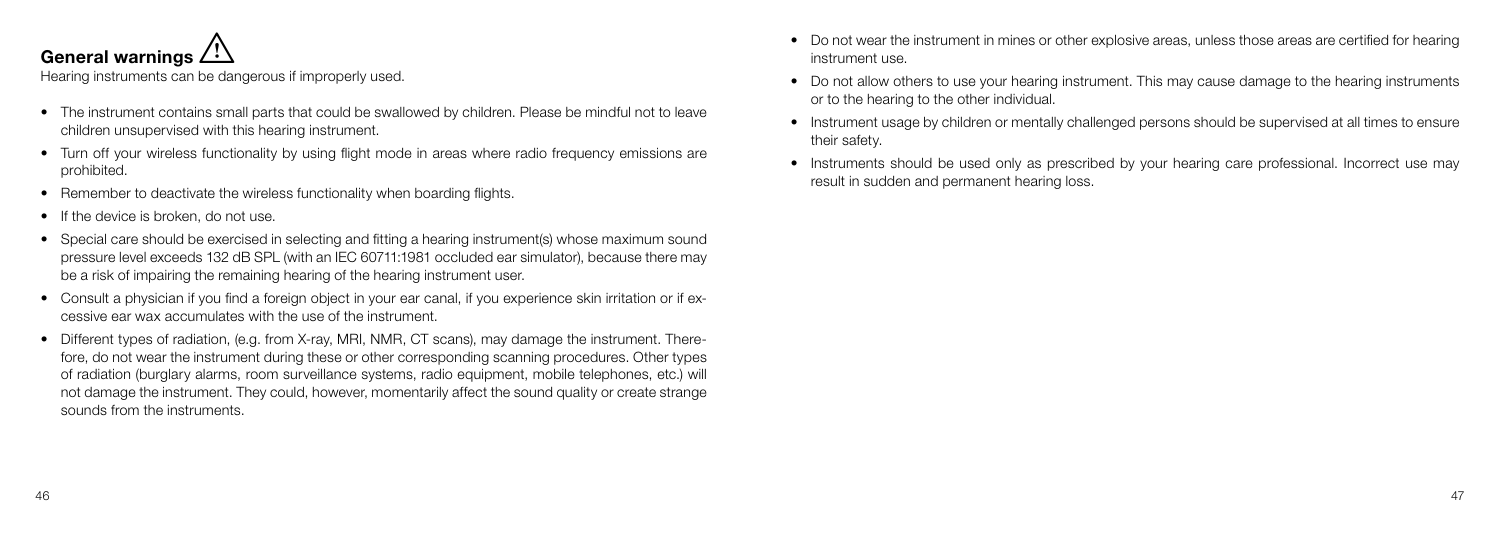## **Warning to hearing aid dispensers (US Only)**

A hearing aid dispenser should advise a prospective hearing aid user to consult promptly with a licensed physician (preferably an ear specialist) before dispensing a hearing aid if the hearing aid dispenser determines through inquiry, actual observation, or review of any other available information concerning the prospective user, that the prospective user has any of the following conditions:

- (i) Visible congenital or traumatic deformity of the ear.
- (ii) History of active drainage from the ear within the previous 90 days.
- History of sudden or rapidly progressive hearing loss within the previous 90 days.
- (iv) Acute or chronic dizziness.
- Unilateral hearing loss of sudden or recent onset within the previous 90 days.
- (vi) Audiometric air-bone gap equal to or greater than 15 decibels at 500 hertz (Hz), 1,000 Hz, and 2,000 Hz.
- (vii) Visible evidence of significant cerumen accumulation or a foreign body in the ear canal.
- (viii) Pain or discomfort in the ear.

#### Important notice for prospective hearing aid users (US Only)

Good health practice requires that a person with a hearing loss have a medical evaluation by a licensed physician (preferably a physician who specializes in diseases of the ear) before purchasing a hearing aid. Licensed physicians who specialize in diseases of the ear are often referred to as otolaryngologists, otologists or otorhinolaryngologists. The purpose of medical evaluation is to assure that all medically treatable conditions that may affect hearing are identified and treated before the hearing aid is purchased.

Following the medical evaluation, the physician will give you a written statement that states that your hearing loss has been medically evaluated and that you may be considered a candidate for a hearing aid. The physician will refer you to an audiologist or a hearing aid dispenser, as appropriate, for a hearing aid evaluation. The audiologist or hearing aid dispenser will conduct a hearing aid evaluation to assess your ability to hear with and without a hearing aid. The hearing aid evaluation will enable the audiologist or dispenser to select and fit a hearing aid to your individual needs. If you have reservations about your ability to adapt to amplification, you should inquire about the availability of a trial-rental or purchase-option programme. Many hearing aid dispensers now offer programmes that permit you to wear a hearing aid for a period of time for a nominal fee after which you may decide if you want to purchase the hearing aid.

Federal law restricts the sale of hearing aids to those individuals who have obtained a medical evaluation from a licensed physician. Federal law permits a fully informed adult to sign a waiver statement declining the medical evaluation for religious or personal beliefs that preclude consultation with a physician. The exercise of such a waiver is not in your best health interest and its use is strongly discouraged.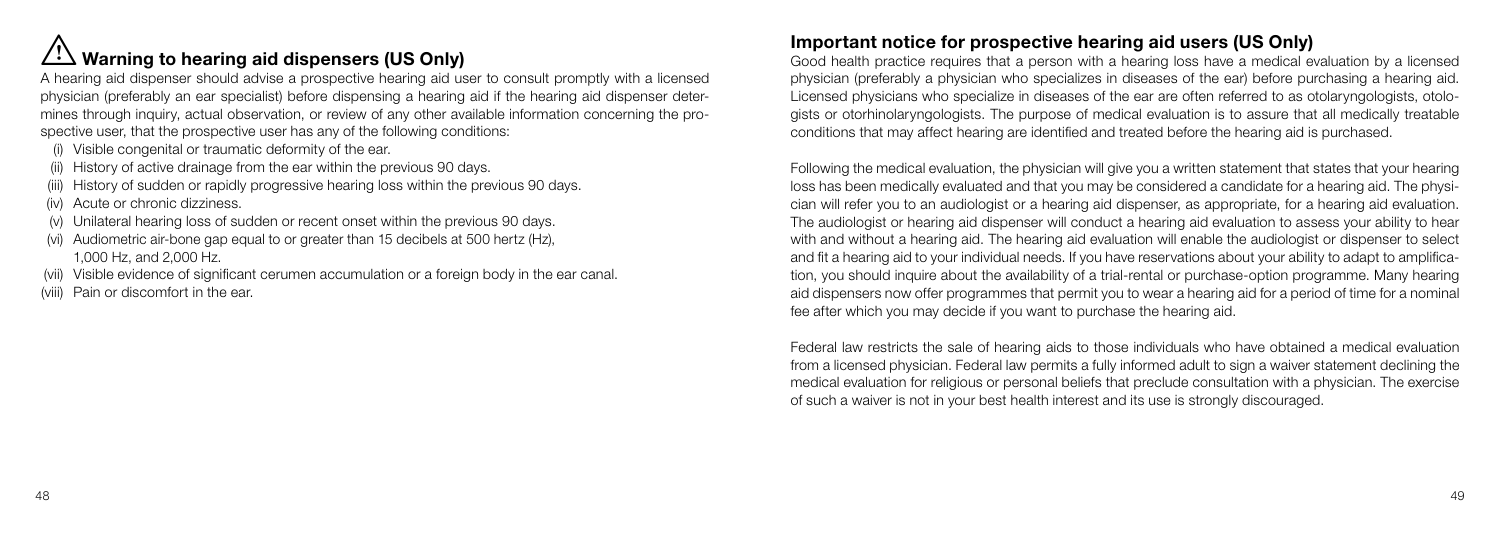#### Children with hearing loss (US Only)

In addition to seeing a physician for a medical evaluation, a child with a hearing loss should be directed to an audiologist for evaluation and rehabilitation since hearing loss may cause problems in language development and the educational and social growth of a child. An audiologist is qualified by training and experience to assist in the evaluation and rehabilitation of a child with a hearing loss.

#### Eight steps towards better hearing

When first beginning to wear a new hearing instrument, sounds will seem new and different. This is normal as you become more accustomed to your new hearing instrument. Every individual person will go through an acclimatization process that is unique, and may range in time from days to weeks.

After a while, you will notice you appreciate hearing with a hearing instrument and that you will find it quite normal. Below, eight steps are described that will guide you through the initial period. If you are not satisfied or keep experiencing problems, please consult your hearing care practitioner.

#### 1. Get used to familiar sounds at home

Try to get used to the new sounds from a familiar environment. Listen to the different (background) sounds and try to recognise them. When you are tired from listening, remove your instrument and pause for a while. Talk or read aloud for a while. In that way you will familiarise yourself with the sound of your own voice. Gradually, you will learn to use the instrument for longer and become more comfortable with it.

#### 2. Listen to sounds in different environments

Spend some time getting used to the sounds around you with your hearing instruments. Keep in mind that traffic and other loud sounds may be louder than you expect initially, but will seem more normal in loudness as time passes.

#### 3. Have a conversation with a single person

Use your instrument in conversation with one person, a family member or a friend. Move to a quiet spot. Explain that you are now wearing a hearing instrument. Ask the other person to talk normally. Look at your conversation partner. Notice the change in your ability to hear the conversation.

#### 4. Listen to radio or television

Listen to the radio or television. Start with the news, then turn to another programme. Ask a 'normal hearing' person to set the volume of your radio or television to a comfortable level. If necessary, adjust the volume on your hearing instrument.

If you cannot understand the radio or television, ask your hearing care practitioner to adjust your hearing instrument.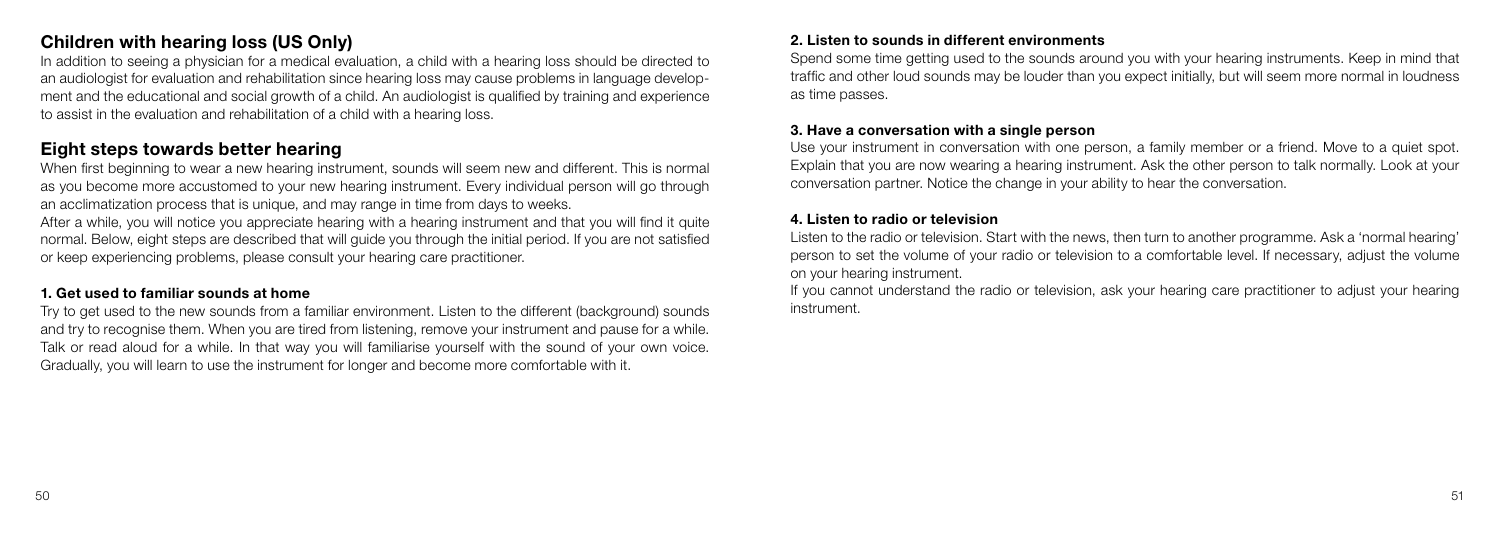#### 5. Get used to conversations in a group

Following conversations in a group is often difficult because of the background noise. Listen to the different voices. Try to recognise them by timbre or rhythm and link each voice to a person. Focus your attention on the person you want to understand. Practice this regularly.

If you did not understand something that was said, please ask for it to be repeated.

Ensure that you can see the face of your conversation partner(s) clearly and that there is sufficient light. This will help you to lipread. Position yourself with your back towards the window, so that you can see the other person(s) better. Ask others to talk slowly and clearly. Gently remind others that talking louder does not help.

#### 6. Visit public venues and events

At public gatherings, try to sit near the speaker or be seated in the front rows in a show. Avoid a seat behind a pillar or in an alcove, you will be in a 'sound shadow.'

In a restaurant, sit with your back towards the wall. This avoids disturbing noises coming from behind you.

#### 7. Use your telephone

Often, you can hear the telephone clearly with your hearing instrument in a microphone programme. Hold the telephone handset 1 inch (2-3cm) from your ear and tilt the receiver outwards a little. Your hearing instrument meets strict international regulations. Therefore, it should be possible to use a GSM telephone in most cases.

However, in some circumstances, interference might be audible through your hearing instrument.

#### 8. Use your instrument all day

Using your hearing instrument and practicing with it is the best way to achieve the greatest benefit from amplification. Try to wear your instrument all day.

Of course, a hearing instrument cannot restore natural hearing, but it will help you hear sounds better.

Go beyond these eight steps and discover the world of sound around you. Do the things you enjoy and listen to the sounds in your environment.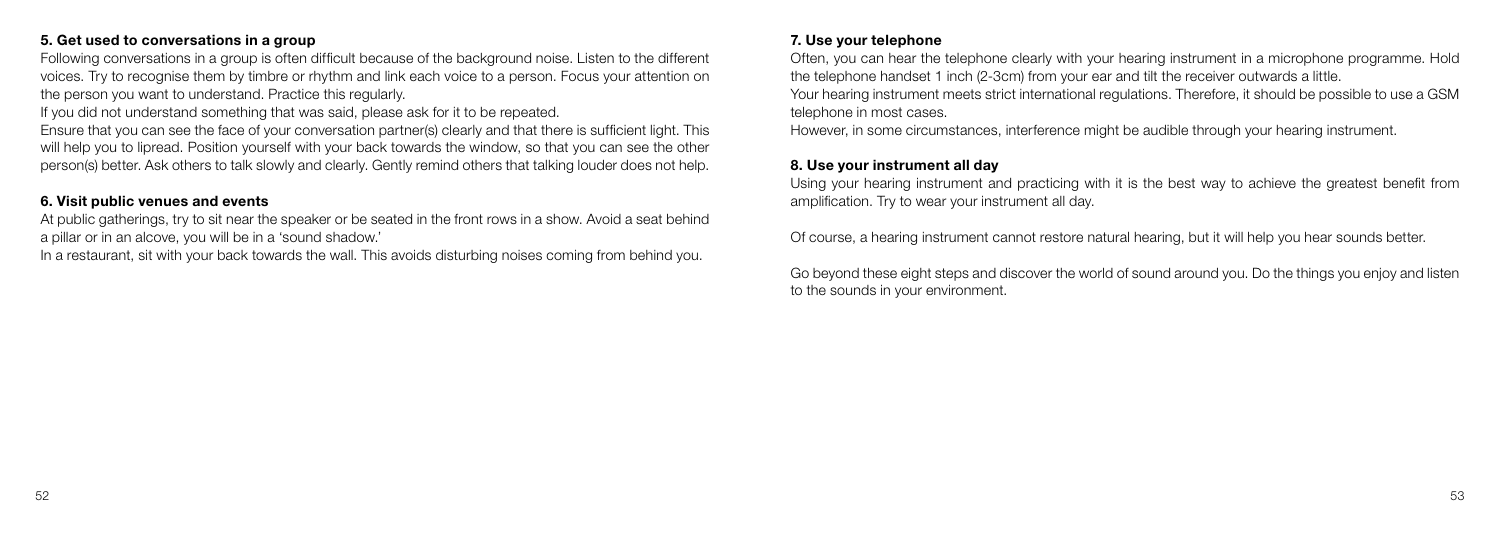#### TROUBLESHOOTING GUIDE

| <b>SYMPTOM</b>  | <b>CAUSE</b>                            | <b>POSSIBLE REMEDY</b>                                                                                                            |
|-----------------|-----------------------------------------|-----------------------------------------------------------------------------------------------------------------------------------|
| Device is dead  | Not turned on                           | Turn on                                                                                                                           |
|                 | Dead battery                            | Replace battery                                                                                                                   |
|                 | Battery improperly inserted             | Insert battery properly                                                                                                           |
|                 | Broken receiver or receiver tube        | Consult your hearing care professional                                                                                            |
|                 | Blocked wax guard filter                | Consult your hearing professional or if you have been instructed about how to change the receiver<br>dome and/or wax guard filter |
| Not loud enough | Receiver dome not inserted properly     | Reinsert carefully                                                                                                                |
|                 | Blocked wax guard filter                | Consult your hearing professional or if you have been instructed about how to change the receiver<br>dome and/or wax guard filter |
|                 | Change in hearing                       | Consult your hearing care professional                                                                                            |
|                 | Excessive ear wax                       | Consult your physician                                                                                                            |
|                 | Hearing instrument settings not optimal | Consult your hearing care professional                                                                                            |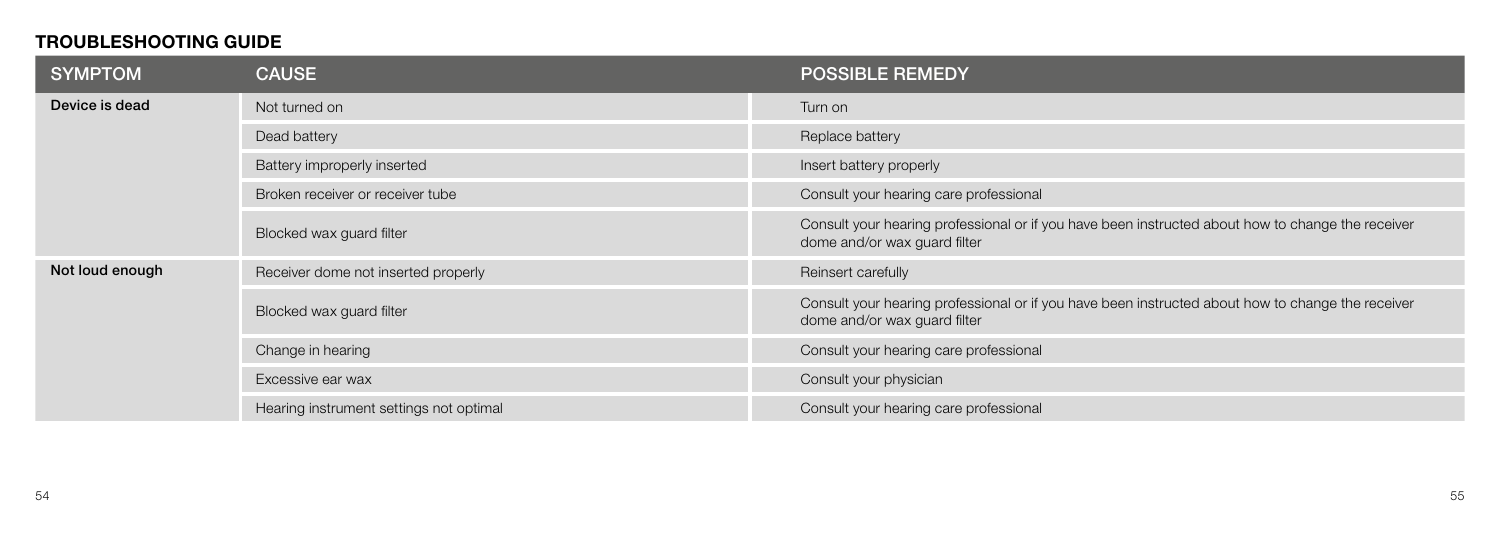#### TROUBLESHOOTING GUIDE

| <b>SYMPTOM</b>       | <b>CAUSE</b>                                                         | <b>POSSIBLE REMEDY</b>                 |
|----------------------|----------------------------------------------------------------------|----------------------------------------|
| Whistles             | Receiver tube and receiver dome are not inserted properly in the ear | Reinsert carefully                     |
|                      | Hearing instrument settings not optimal                              | Consult your hearing care professional |
| Not clear, distorted | Weak battery                                                         | Replace battery                        |
|                      | Poorly fitting receiver tube                                         | Consult your hearing care professional |
|                      | Hearing instrument damaged                                           | Consult your hearing care professional |
|                      | Hearing instrument settings not optimal                              | Consult your hearing care professional |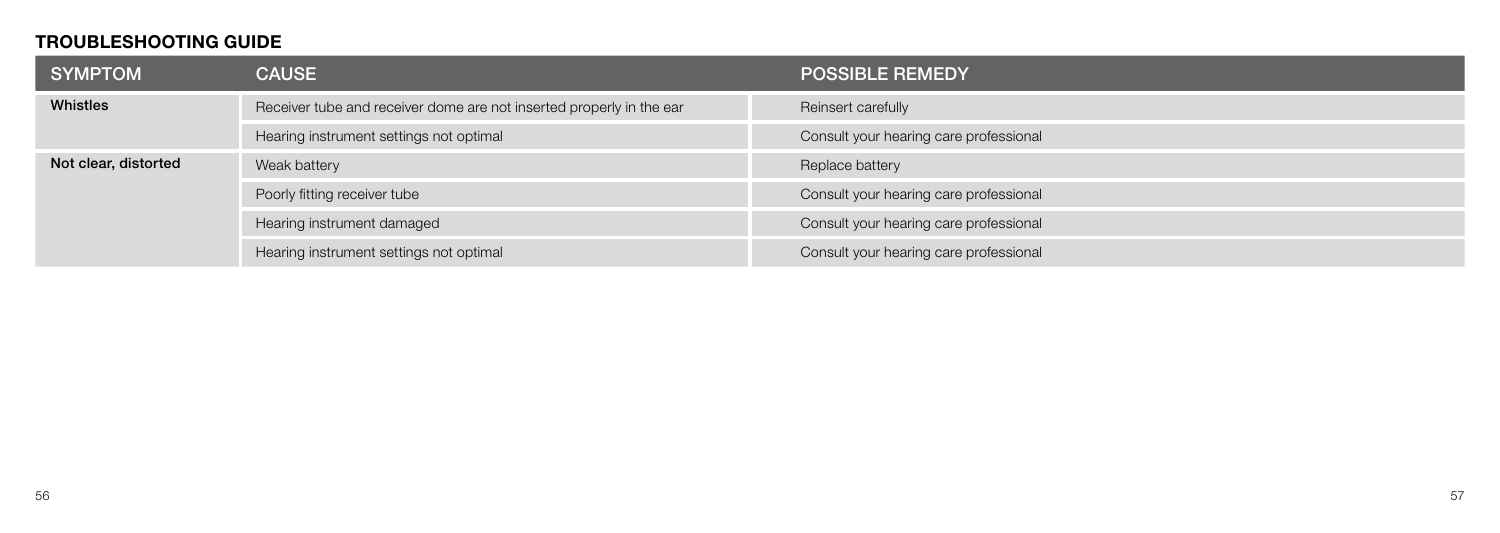#### Technical Data

Hearing instrument maximum output

| Model         | Hearing instrument<br>max output<br>(IEC 118-0 OES) | Hearing Instrument max output<br>(IEC 60118-7<br>and ANSI S3.22-2009) |
|---------------|-----------------------------------------------------|-----------------------------------------------------------------------|
| LNDx64-DRW UP | 137 $dB$ SPL                                        | 129 $dB$ SPL                                                          |
| LNDx64-DRW HP | 131 dB SPL                                          | 122 dB SPL                                                            |
| LNDx64-DRW MP | 125 dB SPL                                          | 116 dB SPL                                                            |
| LNDx64-DRW LP | 123 dB SPL                                          | 113 dB SPL                                                            |
| LNDx63-DRW UP | 137 $dB$ SPL                                        | 129 $dB$ SPL                                                          |
| LNDx63-DRW HP | 131 dB SPL                                          | 122 dB SPL                                                            |
| LNDx63-DRW MP | $125$ dB SPL                                        | 116 $dB$ SPL                                                          |
| LNDx63-DRW LP | 123 dB SPL                                          | 113 dB SPL                                                            |

#### Temperature test, transport and storage information

Beltone Hearing Instruments are subjected to various tests in temperature and damp heating cycling between -25°C and +70°C according to internal and industry standards.

During transport or storage, the temperature should not exceed the limit values of -20°C (68°F) to 60°C (140°F) and relative humidity of 90% RH, non condensing (for limited time). The air pressure between 500 and 1100 hPa (mbar) is appropriate.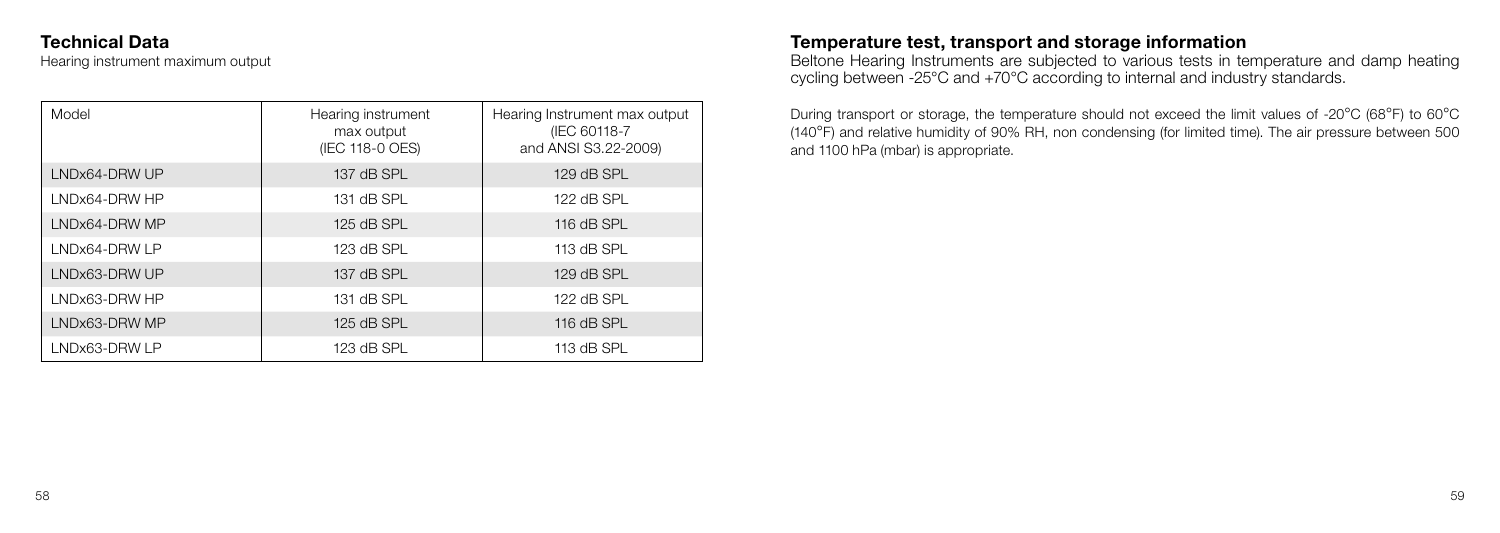#### International warranty, service and repairs

Beltone provides a warranty on hearing instruments in the event of defects in workmanship or materials, as described in applicable warranty documentation

In its service policy, Beltone pledges to secure functionality at least equivalent to the original hearing instrument.

As a signatory to the United Nations Global Compact initiative, Beltone is committed to doing this in line with environment-friendly best practices. Hearing instruments therefore, at Beltone's discretion, may be replaced by new products or products manufactured from new or serviceable used parts, or repaired using new or refurbished replacement parts.

The warranty period of hearing instruments is designated on your warranty card, which is provided by your hearing care professional.

If your Beltone hearing instrument malfunctions, it must be repaired by a qualified technician. Do not attempt to open the case of the hearing instrument since this would invalidate the warranty. If your Beltone hearing instrument requires service, please contact your hearing care professional for assistance.

#### Your selected model

Your hearing care professional may place a check mark in the below table to identify the model you have received.

| Beltone Legend | <b>Type</b> | Battery<br>size | Receiver tube type<br>and length/size |
|----------------|-------------|-----------------|---------------------------------------|
| LND1764-DRW UP | <b>RIE</b>  | 13              |                                       |
| LND1764-DRW HP | <b>RIE</b>  | 13              |                                       |
| LND1764-DRW MP | <b>RIE</b>  | 13              |                                       |
| LND1764-DRW LP | <b>RIE</b>  | 13              |                                       |
| LND964-DRW UP  | <b>RIE</b>  | 13              |                                       |
| LND964-DRW HP  | <b>RIE</b>  | 13              |                                       |
| LND964-DRW MP  | <b>RIE</b>  | 13              |                                       |
| LND964-DRW LP  | <b>RIE</b>  | 13              |                                       |
| LND664-DRW UP  | <b>RIE</b>  | 13              |                                       |
| LND664-DRW HP  | <b>RIE</b>  | 13              |                                       |
| LND664-DRW MP  | <b>RIE</b>  | 13              |                                       |
| LND664-DRW LP  | <b>RIE</b>  | 13              |                                       |
| LND1763-DRW UP | <b>RIE</b>  | 312             |                                       |
| LND1763-DRW HP | <b>RIE</b>  | 312             |                                       |
| LND1763-DRW MP | <b>RIE</b>  | 312             |                                       |
| LND1763-DRW LP | <b>RIE</b>  | 312             |                                       |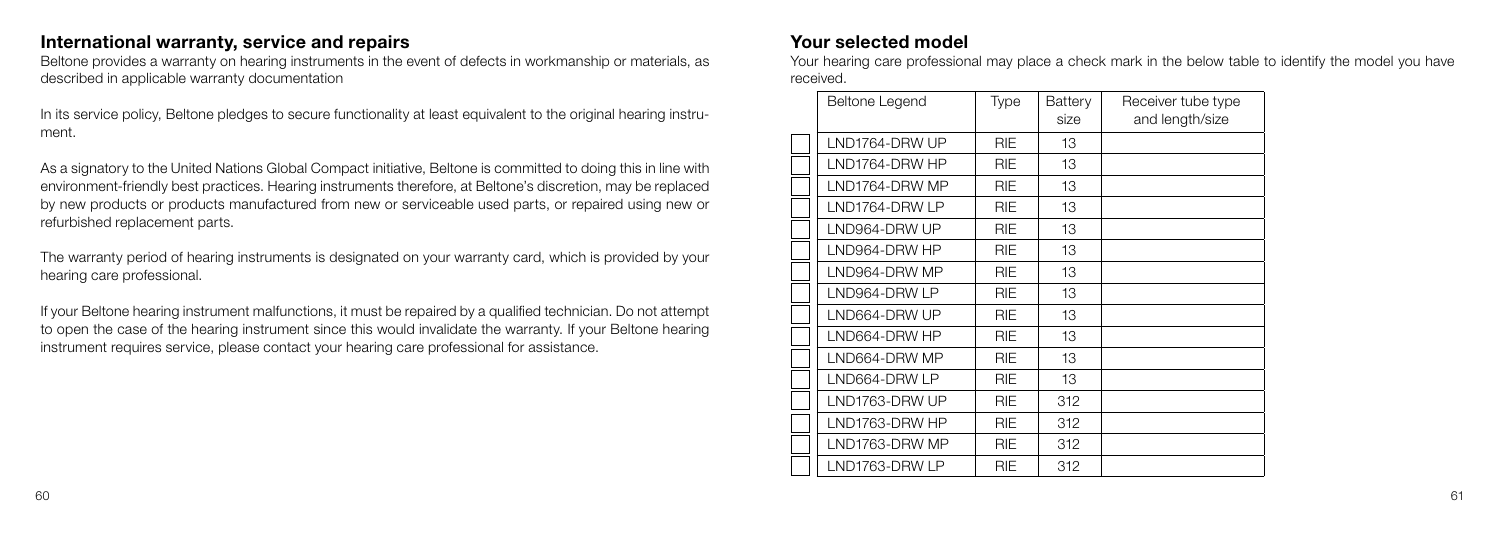| Beltone True/<br><b>Beltone Promise</b> | <b>Type</b> | Battery<br>size | Receiver tube type<br>and length/size |
|-----------------------------------------|-------------|-----------------|---------------------------------------|
| LND963-DRW UP                           | <b>RIE</b>  | 312             |                                       |
| LND963-DRW HP                           | <b>RIE</b>  | 312             |                                       |
| LND963-DRW MP                           | <b>RIE</b>  | 312             |                                       |
| LND963-DRW LP                           | <b>RIE</b>  | 312             |                                       |
| LND663-DRW UP                           | <b>RIE</b>  | 312             |                                       |
| LND663-DRW HP                           | <b>RIE</b>  | 312             |                                       |
| LND663-DRW MP                           | <b>RIE</b>  | 312             |                                       |
| LND663-DRW LP                           | <b>RIE</b>  | 312             |                                       |

| Left serial number:                                 |  |
|-----------------------------------------------------|--|
| Right serial number:                                |  |
| Hearing care professional                           |  |
| Battery size:                                       |  |
| Your hearing aid has Tinnitus<br><b>Breaker Pro</b> |  |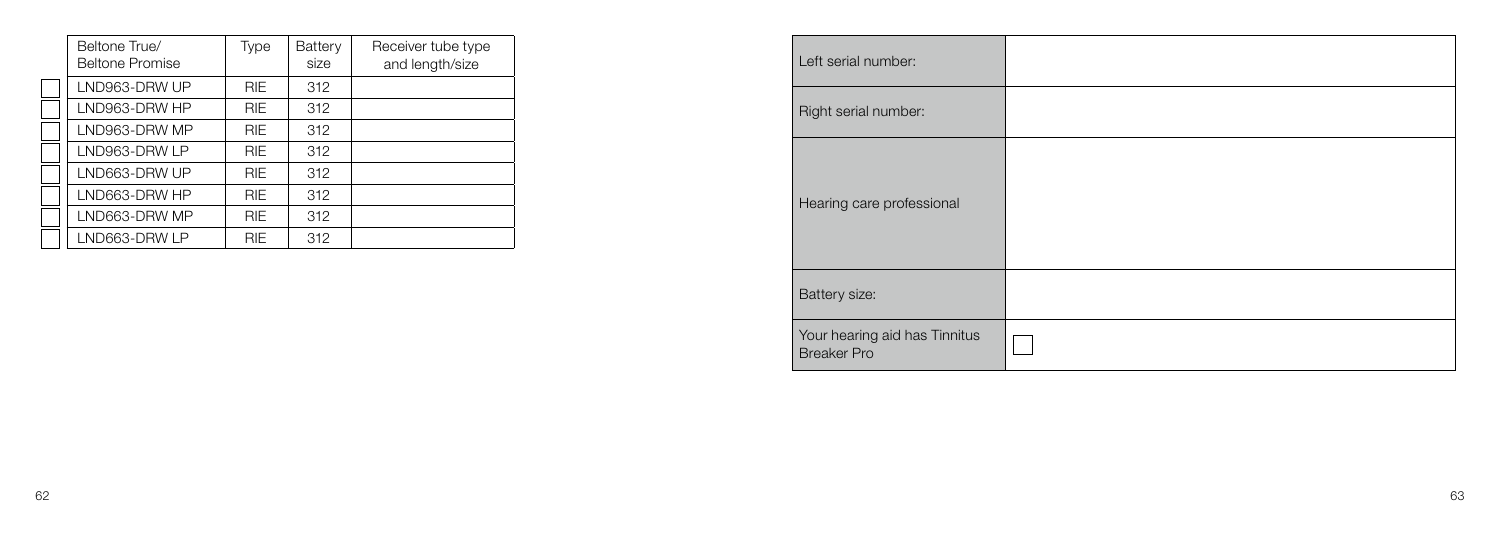Be aware of information marked with the warning symbol



**WARNING** points out a situation that could lead to serious injuries, CAUTION indicates a situation that could lead to minor and moderate injuries.

Equipment includes RF transmitter.



**i** Advice and tips on how to handle your hearing instrument better.

#### Made for  $\mathbb{R}$ iPod  $\mathbb{D}$ iPhone  $\Box$ iPad

Beltone Legend™ is compatible with iPhone 6, iPhone 6 Plus, iPhone 5s, iPhone 5c, iPhone 5, iPad Air 2, iPad Air, iPad (4th generation), iPad mini 3, iPad mini 2, iPad mini with Retina display, iPad mini and iPod touch (5th generation) using iOS 7.X or later. Apple, the Apple logo, iPhone, iPad and iPod touch are trademarks of Apple Inc., registered in the U.S. and other countries.

**i**  $\blacksquare$  "Made for iPhone" means that an electronic accessory has been designed to connect specifically to iPhone and has been certified by the developer to meet Apple performance standards. Apple is not responsible for the operation of this device or its compliance with safety and regulatory standards. Please note that the use of this accessory with iPhone may affect wireless performance.







Please ask your local hearing care professional concerning disposal of your hearing instrument